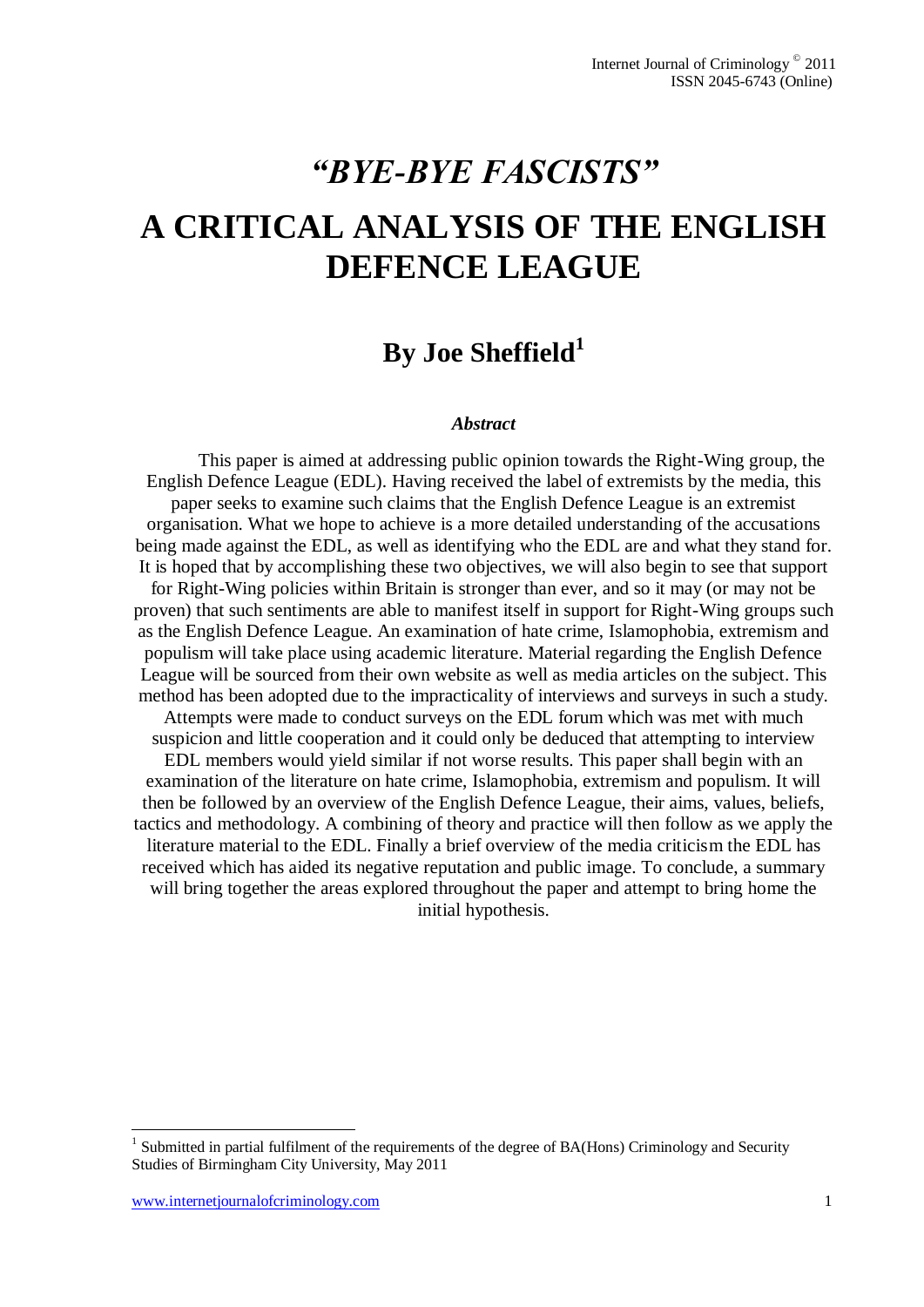# *"Bye-Bye Fascists"<sup>2</sup>*

# **A Critical Analysis of the English Defence League**

#### *Introduction*

March 2009 saw the birth of a new grassroots protest group in England. Stemming from an increasing sense of cultural alienation in the face of minority ethnic groups in Britain, this group set about "educating" the public and raising awareness of Islam, and the cultural divisions that exist in society today. A subject which few politicians are willing to address. Dismissing the immediate public and media accusations of racism and extremism, the group have steadily, through a number of protests, marches and television appearances, gained a strong following amongst the British working class. The group has since become known, as the English Defence League.

Since their emergence in 2009, a number of similar groups have rallied to the call for a pan-European approach to fighting militant Islam. This exponential growth in support both at home and abroad brings into question some of the accusations made by the British media, labelling the group extremist, racist, and fascist. This paper aims to disprove such claims, or at least address the other side of the debate, on the grounds that the English Defence League"s (EDL) increasing support, would entitle the group to the status of a populist movement, as opposed to an extremist one.

This shall be attempted through addressing the available literature examining the subjects of hate crime, Islamophobia, extremism, and populism. Once an understanding of the subjects has been achieved, it will then be possible to overlay these theories or concepts over evidence of EDL activities, or rhetoric acquired from their own website, as well as other sources available on the internet.

What we hope to achieve is a more detailed understanding of the accusations being made against the EDL, as well as addressing, without media bias, what the English Defence League stands for. It is hoped that by accomplishing these two objectives, we will also begin to see that support for Right-Wing policies within Britain is stronger than ever, and so it may (or may not be proven) that such sentiments are able to manifest itself in support for Right-Wing groups such as the English Defence League, and the policies or arguments that they put forward.

Although the main objective of this paper is to distinguish, to what extent the English Defence League is an extremist organisation, or a populist movement; there exists a secondary objective in the desire to further enlighten people as to the effects of biased media reporting. It is important to be aware of the fact that through emotive language and the apparent authority that the media are able to wield, we as the general public, are often easily convinced and manipulated by mass media. Therefore, an analysis of the media reporting surrounding the EDL and their demonstrations will follow, once we have examined to what extent the EDL is extremist or populist.

 $\overline{a}$ 

<sup>&</sup>lt;sup>2</sup> Title name adopted from a Muslim Defence League chant directed at the EDL. It was thought appropriate as this paper wishes to attempt to remove the "fascist" label applied to the EDL.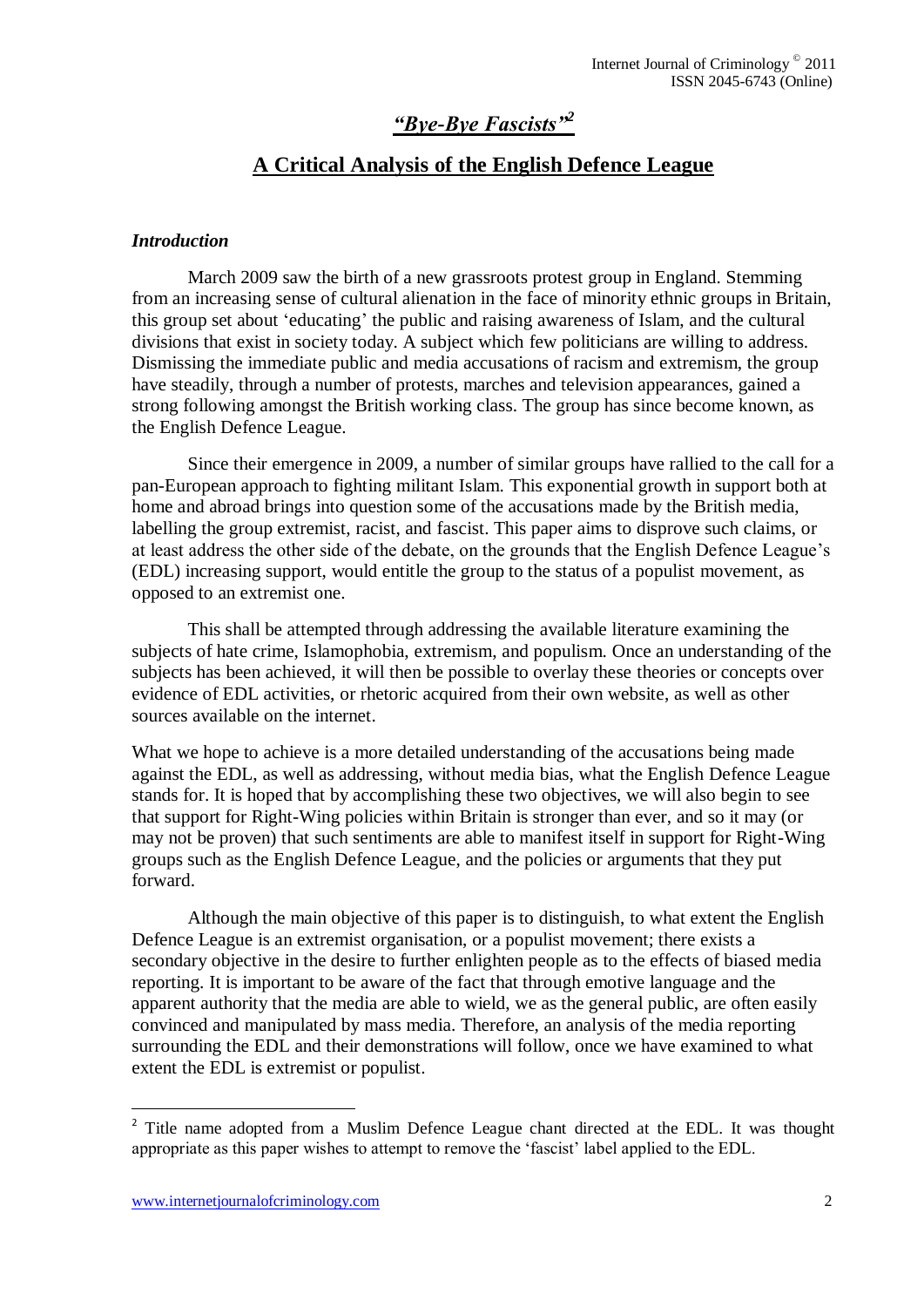This study shall be carried out using resources taken from academic literature on hate crime, Islamophobia, extremism and populism. Material regarding the English Defence League will be sourced from their own website as well as media articles on the subject. This method has been adopted due to the impracticality of interviews and surveys in such a study. Attempts were made to conduct surveys on the EDL forum which was met with much suspicion and little cooperation and it could only be deduced that attempting to interview EDL members would yield similar if not worse results.

This paper shall begin with an examination of the literature on hate crime, Islamophobia, extremism and populism. It will then be followed by an overview of the English Defence League, their aims, values, beliefs, tactics and methodology. A combining of theory and practice will then follow as we apply the literature material to the EDL. Finally a brief overview of the media criticism the EDL has received which has aided its negative reputation and public image. To conclude, a summary will bring together the areas explored throughout the paper and attempt to bring home the initial hypothesis.

#### *Hate Crime and Islamophobia*

Hate crime, as with crime in general, is notoriously hard to define, as crime itself is generally agreed upon as being a social construct. This creates a myriad of conceptual, practical, political and moral complexities, which are often unique to a native culture; which must be taken into account when attempting to define crime, and more specifically, hate crime (Perry, 2001; from Hall, 2005:1-2). Upon accepting that simple definitions do not adequately provide us with a view to hate crimes many facets and complexities, Wolfe and Copeland offer us a standard definition:

[Hate crime is] violence directed towards groups of people who generally are not valued by the majority society, who suffer discrimination in other arenas, and who do not have full access to remedy social, political and economic justice. (Wolfe & Copeland, 1994:201 cited in Hall, 2005:2).

Upon reflection, however, a number of criticisms come to light. Wolfe and Copeland describe hate crime as "violence directed towards groups of people", thereby failing to take into account that many hate crimes are conducted against individuals, and that they may or may not be violent in nature. Verbal insults, as well as damage to property, could also be construed as hate crimes, neither of which is physical violence towards a person. Wolfe and Copeland then go on to state that victims of hate crimes are effectively marginalised from society. Does this then mean that crimes conducted by minority, marginalised groups or individuals, against majority groups or individuals due to their group affiliation, are then excluded from the category of hate crime? With these criticisms in mind, it may be that Perry"s definition of hate crime is much more thorough and accurate:

Hate crime involves acts of *violence and intimidation*, *usually* directed toward already stigmatised and marginalised groups. As such, it is a mechanism of power and oppression, intended to reaffirm the precarious hierarchies that characterise a given social order. It attempts to recreate simultaneously the threatened (real or imagined) hegemony of the perpetrators group and the "appropriate" subordinate identity of the victims group. (*emphasis added*; Perry, 2001:10 cited in Hall, 2005:3).

www.internetiournalofcriminology.com 3 Such a definition highlights the fact that hate crime is not exclusively violent but can also, and is usually, intimidating in purpose. Perry also removes the limits of applying hate crime victims as "generally marginalised from society", by stating that hate crimes are 'usually', not exclusively, conducted against such types. Perry also addresses the common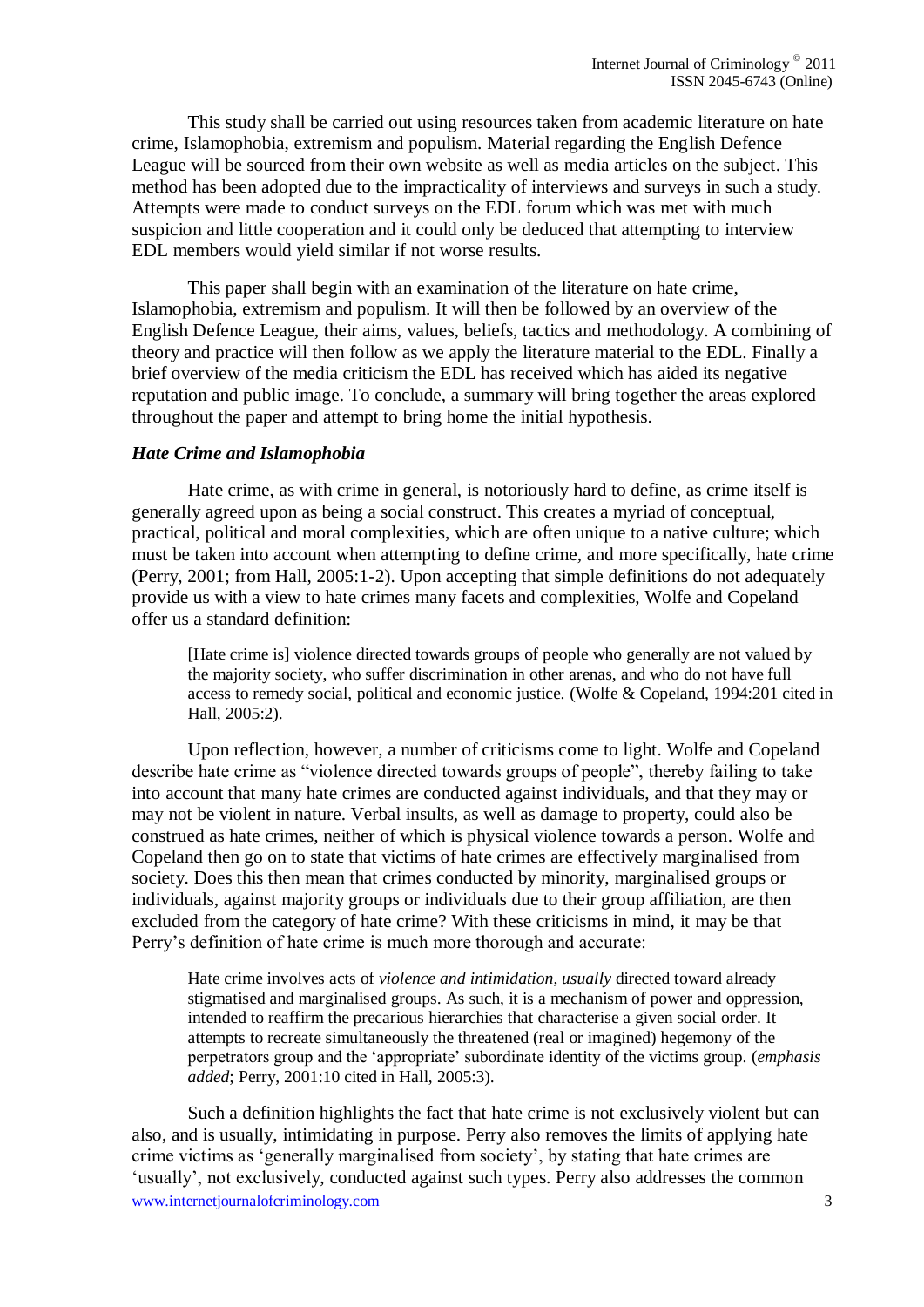motivations behind such crimes as hierarchical beliefs, and attempts to establish one groups superiority, or 'hegemony', over another. Using Perry's definition of hate crime as a foundation for understanding such offences, it may now be appropriate to specifically focus on a branch of hate crime which better addresses the focus of this paper, Islamophobia.

The phenomenon of Islamophobia is one which is highly debated in the literature. Some critics argue there is no such thing as Islamophobia, and that it merely constitutes an area of hate crime. Whilst it is largely agreed upon that Islamophobia can be encompassed under the umbrella of hate crime, it is becoming increasingly prevalent through political and public discourse that an individual phenomenon of Islamophobia is on the rise within the UK, and large parts of Europe (Allen, 2010). At a time where relations between Muslims and the "West" are fragile at best, Allen (2010) argues that this illusive concept must be addressed.

The Runnymede report, published in 1997, was an incredibly influential source, which addressed the phenomenon of Islamophobia in a political context. Whilst containing its own inaccuracies and criticisms, the Runnymede report has considerable relevance in terms of beginning to understand Islamophobia and, in order to do so, the report espouses its own, albeit simplistic, definition of the phenomenon as a "shorthand way of referring to dread or hatred of Islam – and, therefore, to fear or dislike all or most Muslims.' (Runnymede report, 1997 cited in Allen, 2010:15). What initially stands out about this definition is its use of emotive and subjective language such as 'fear', 'dread' and 'hatred'. These terms, it could be argued, provide more definitional problems than they solve. How do you define fear, dread and hatred? To what extent must negative feelings be felt before they constitute these emotions? Also the Runnymede definition fails to provide examples in any way, of the forms that Islamophobia may take, or why such sentiments may exist. Whilst a more comprehensive definition is provided by Allen (2010:190), it is both long winded and needlessly in depth for the purposes of this paper, as it is the authors aim to provide only a brief overview of the literature and debates surrounding Islamophobia, not to resolve them. Therefore for the benefit of this paper and to ease understanding, it may be helpful for readers to bear in mind the Runnymede reports definition of the term Islamophobia.

Edward Said (Allen, 2010:29-30), introduced the concept of Orientalism. Throughout history, during the Crusades in particular, popular myths and stories have been disseminated throughout the Christian West about their Islamic counterparts. Stories of Islamic practices being barbaric and backward were common. Including stories of the Prophet Muhammad being greedy, violent and licentious. Islam became known as the polar opposite of the West. Said suggests that these views of Islam (the Orient) and its believed (true or untrue) polarity to the West (the Occident), still remains today in the form of Islamophobic discourse. A crucial milestone for the West"s perceptions of Islam came in 1979 with the Iranian Revolution. Up until this point, the Orient had been a distant entity which the West was protected against via the great geographical distances separating them from the Middle East. However, during the Iranian Revolution, events were televised and broadcast around the globe, and so the events of a Westernised government in Iran, being overthrown by an Islamic movement, were viewed by thousands in the West. This highlighted the fact that the Orient was not as far away as first believed, and with the rise of fundamentalism both in the Middle East, and the West, Islamophobic ideals once again came to the fore (Allen, 2010: 38-39).

Whilst the debates on what Islamophobia is, and how it came to be recognised in public and academic literature, are many and varied; it is Said"s theory of Orientalism which, it could be argued, would best explain the existence of Islamophobia within Britain today. What we do and do not know about Islam and Muslims as a culture and a people has a great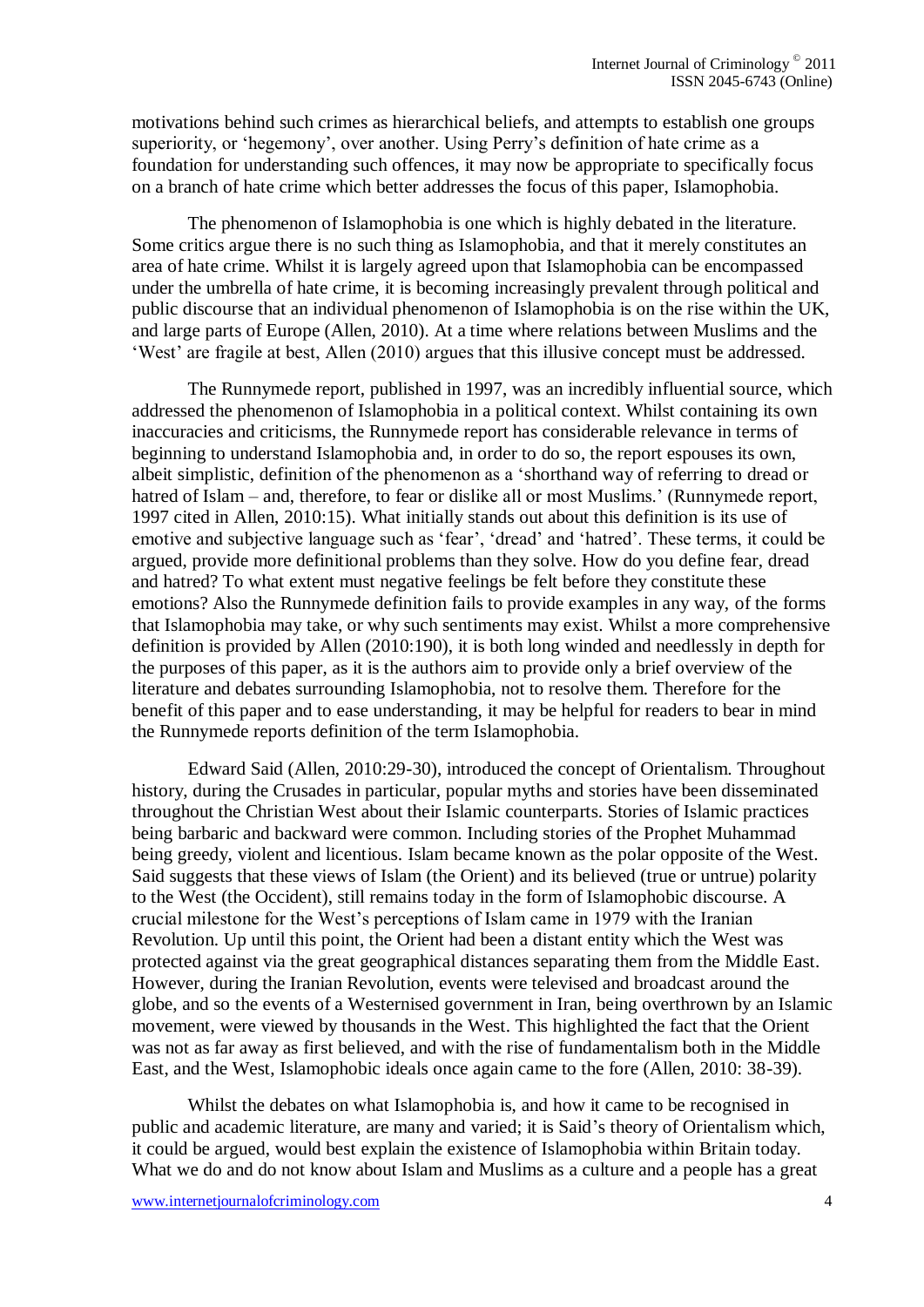influence on how we perceive and ultimately treat them as a demographic within society. What must be examined is whether these views are held by the English Defence League, in reflection of society"s ignorance of Islam. Do the EDL hold uneducated views of Islam and Muslims? Do they view Islam to be backward and barbaric, and the polar opposite of the West? This must be examined in order to determine whether or not the English Defence League is indeed Islamophobic.

# *Right-Wing Extremism*

"Extremism", or "extremists", have become somewhat demonised throughout public and political discourse. Commonly associated with violence, fascism, racism, authoritarianism, and even fundamentalism; it is a label applied to those who espouse political or moral values which greatly differ from the cultural norm. However, are these associations valid? It has been agreed that a common factor of extremist groups across the globe, and throughout history, have used violence as a method of disseminating their message (Hainsworth, 2000) such as the Ku Klux Klan in America. Indeed Ignazi (1997), suggests that extreme right parties can be split into subtypes, those which have fascist elements, such as the BNP in Britain, and those that distance themselves from fascism yet express anti-democratic views, for example, the Austrian FPO (Hainsworth, 2000:5). Mudde (2000) argues that whilst difficulties defining the 'extreme right' exist, there are three 'pillars' of extremism that can be applied to the majority of Right-wing extremist groups in Europe. These pillars are: authoritarianism, ethnic nationalism and xenophobia (Eatwell & Goodwin, 2010: 147-149).

Authoritarianism involves a strongly held belief in the rule of law and tradition. Commonly found to a lesser extent in Conservative voting in Britain, authoritarians seek to reinforce order in society and maintain the status quo. They perceive as threats to be those who challenge these fundamental aspects of society, often, in some cases, this results in violent retaliation in order to expel the threat (Eatwell & Goodwin, 2010:148). Ethnic nationalism refers to the cultural or ethnic group, to which one is born. Those of a strong Right-wing persuasion often espouse ideals of nationalism and pride in ones ethnic origins. This can occasionally manifest itself in policies of discrimination to those of other ethnic groups (Minkenberg, 2000; Betz & Johnson, 2004; from Eatwell & Goodwin, 2010:148). Finally, xenophobia can be seen as the tie that binds the previous two aspects of Right-wing extremism together. Referring to the belief that outside, or "foreign" influences (whether it be people, religion, culture or morals), have a detrimental effect upon society, and ultimately degrade it (Eatwell & Goodwin, 2010:148). This can be seen in the authoritarian attitudes by the perceived threat of those who seek to challenge the status quo via integrating their foreign influences upon the host society. Also the same can be applied to ethnic nationalism, where a suspicion of other ethnicities leads to discrimination and often violence. Eatwell and Goodwin (2010:149) go on to argue that such beliefs are diametrically opposed to a democratic society, and pose a serious threat to the way we live.

How then, do such sentiments come to be felt by those living in one of the most democratic states in the world? Much of the literature stresses that causes of Right-wing activity can range from personal experience, to economic hardship, to cultural identity crises. Eatwell and Goodwin put it most simply when they argue:

Perceptions that the distinctive *cultural heritage of the ethnic majority group is under threat from migration and multiculturalism* have been one of the strongest predictors of extreme right voting in other European countries. (*Emphasis added;* Eatwell & Goodwin, 2010:151).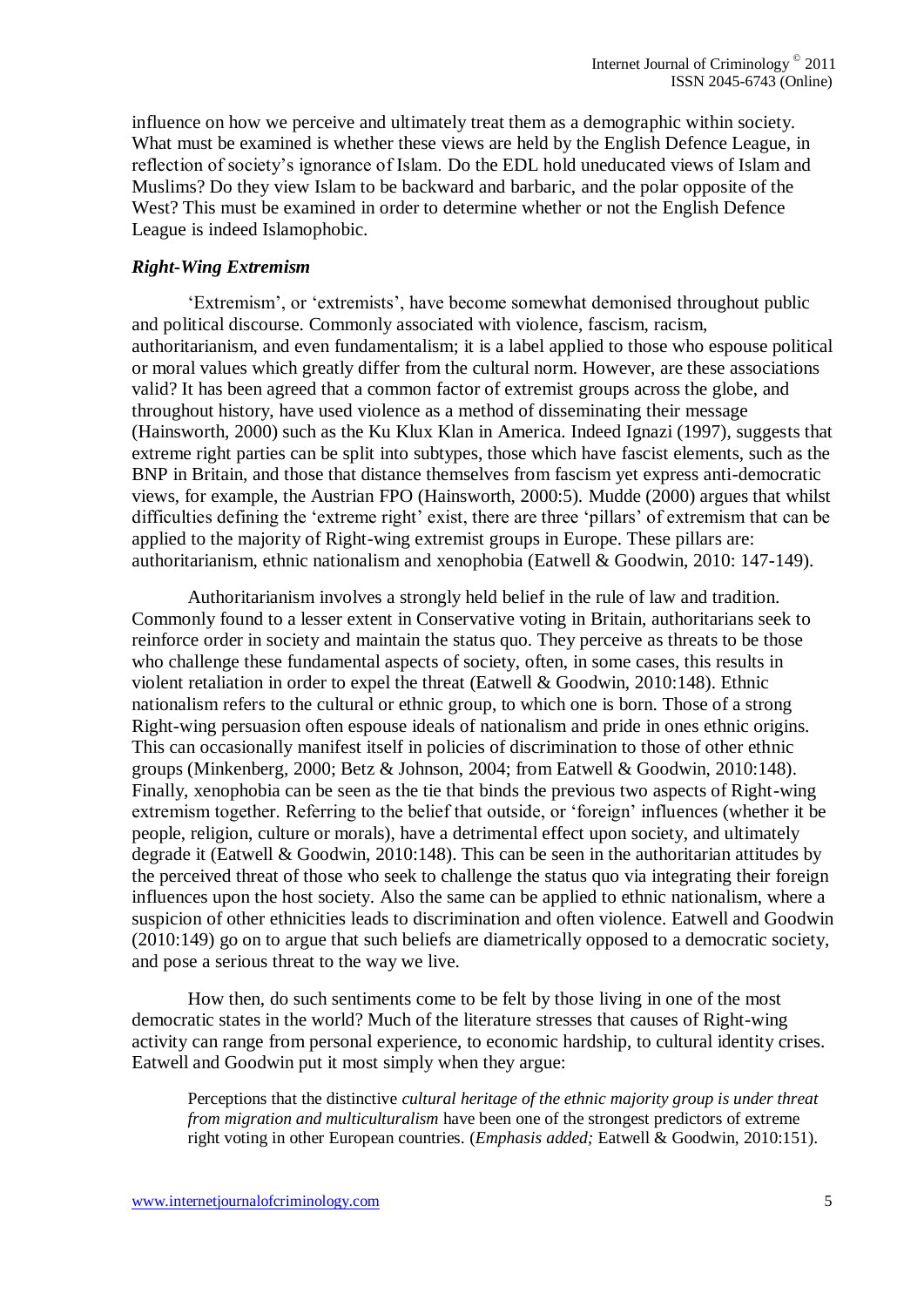By citing Ivarsflaten (2005), Eatwell and Goodwin are able to highlight the importance of the "outside" group, integrating with the ethnic majority, or "inside" group. The previous quote also corresponds to the three "pillars" of extremism. Nick Lowles (2009), editor of *Searchlight*, observes another crucial dimension to the existence of an extreme Right-wing movement in Britain. Referring to the British National Party"s (BNP) European breakthrough, Lowles argues:

It is an increasingly hard and loyal [BNP] vote which is based on political and economic insecurities and moulded by deep-rooted racial prejudice. This vote, with racism at its core, has a class dimension too, which the left and the trade unions ignore at their peril...The identity of the area has collapsed, leaving behind a confused, resentful and alienated minority. (Lowles, 2009 cited in Perryman, 2009:36).

The white working class within Britain has for decades, been the target of mainstream political parties. Constituting a large percentage of the British population, the working class is able to either support, or condemn political parties via voting, protests, strikes, or utilising the trade unions. As the economic climate declined in the last decade, we have seen a growing resentment of foreign ethnicities migrating to Britain. Allegations of immigrants receiving employment, housing, benefits, and education, over British citizens have spurred this resentment and fuelled the extreme Right sentiments in Britain (Eatwell & Goodwin, 2010:151-152). It is also interesting to note that according to Eatwell and Goodwin"s (2010) research, on the latest public opinion polls (available at the time), the British working class harboured greater negative views, prejudices, or impressions as to the preferential treatment immigrants and Muslims received in Britain. For example, according to the 2008 YouGov poll, 72% of working class citizens believed "special treatment of immigrants meant ordinary people are losing out", compared to 69% of the general population (Eatwell & Goodwin, 2010:153). It is from this largely untapped well of support that extreme Right-wing political parties such as the BNP draw their support. However, if we argue that the white working class constitutes a large percentage of the electorate, then does this not make their concerns those of the majority? Or at the very least of a significant proportion of the minority; even if those concerns have been labelled as extremist by others?

#### *Right-Wing Populism*

In its simplest form, populism refers to the "political ideas and activities that are intended to represent ordinary people's needs and wishes" (Cambridge Dictionaries Online, 2011). Canovan (1981), argues there are two key elements to populism or populist movements, these involve "some kind of exaltation of, and appeal to `the people,' and all are in one sense or another anti-elitist." (Canovan, 1981; from PublicEye.org, 2011). American populism can be said to have drawn upon numerous themes (see Table 1.0) which helped to develop the face of populism, for better or worse.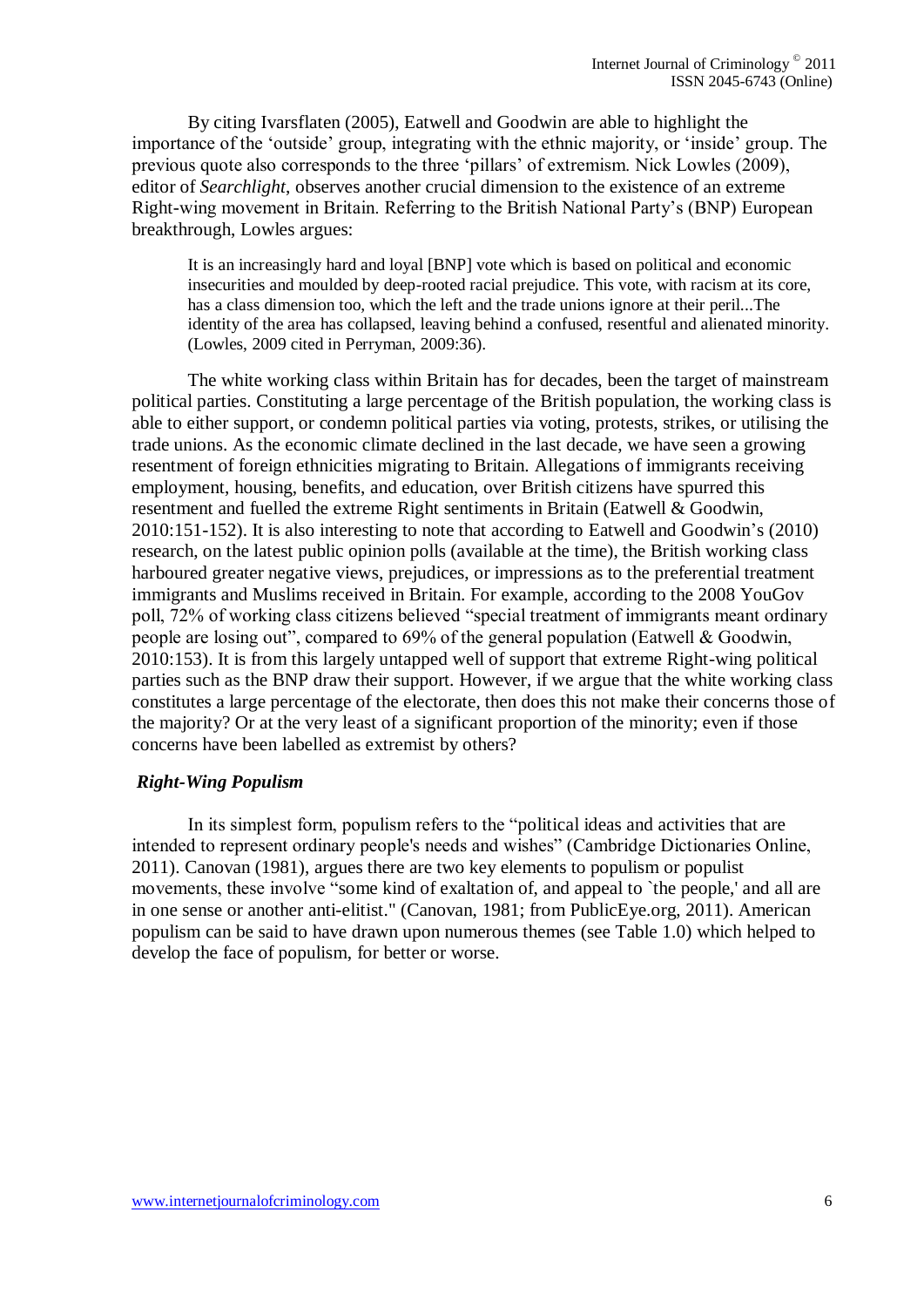| <b>Producerism</b>                                                                               | The idea that the real Americans are hard-working people who create<br>goods and wealth while fighting against parasites at the top and bottom<br>of society who pick our pocket. Sometimes promoting scapegoating and<br>the blurring of issues of class and economic justice, and with a history of<br>assuming proper citizenship is defined by White males. |
|--------------------------------------------------------------------------------------------------|-----------------------------------------------------------------------------------------------------------------------------------------------------------------------------------------------------------------------------------------------------------------------------------------------------------------------------------------------------------------|
| <b>Anti-Elitism</b>                                                                              | A suspicion of politicians, powerful people, the wealthy and high<br>culture. Sometimes leading to conspiracist allegations about control of<br>the world by secret elites, especially the scapegoating of Jews as sinister<br>and powerful manipulators of the economy or media.                                                                               |
| Anti-<br><b>Intellectualism</b>                                                                  | A distrust of those pointy headed professors in their Ivory Towers.<br>Sometimes undercutting rational debate by discarding logic and factual<br>evidence in favor of following the emotional appeals of demagogues.                                                                                                                                            |
| Majoritarianism                                                                                  | The notion that the will of the majority of people has absolute primacy in<br>matters of governance. Sacrificing rights for minorities, especially<br>people of color.                                                                                                                                                                                          |
| <b>Moralism</b>                                                                                  | Evangelical-style campaigns rooted in Protestant revivalism. Sometimes<br>leading to authoritarian and theocratic attempts to impose orthodoxy,<br>especially relating to gender.                                                                                                                                                                               |
| <b>Americanism</b>                                                                               | A form of patriotic nationalism. Often promoting ethnocentric, nativist,<br>or xenophobic fears that immigrants bring alien ideas and customs that<br>are toxic to our culture.                                                                                                                                                                                 |
| $(D_{\mathbf{v}}\mathbf{h}\mathbf{L}_{\mathbf{v}}\mathbf{L}_{\mathbf{v}}\mathbf{L}_{\mathbf{v}}$ |                                                                                                                                                                                                                                                                                                                                                                 |

(PublicEye.org, 2011)

For the purpose of this paper, we can attempt to apply these themes of populism to the British context. 'Producerism' and 'Anti-elitism' can be construed as the discontent with politicians within Britain, following the expenses scandal of 2009, as well as recent public spending cuts and tax rises. Betz (1994:37) goes further by arguing that across Western Europe, political parties have faced growing public dissatisfaction. He goes on to attribute this loss of public confidence, to the fact that political parties have, over time, become to be perceived as self-serving, and not respecting, or appealing to the needs of the public majority. Therefore, "Majoritarianism" is perhaps the strongest or most influential theme of populism, and can be identified clearly in the British public's attitude towards crime and punishment, and immigration policies:

A desire for conformity, order and protection is very widespread in Britain, and voters are perfectly willing to sweep aside concerns about the rights of individuals or groups when they consider themselves to be threatened. Seemingly radical BNP proposals, such as the reimposition of the death penalty, the abolition of all multicultural policies in favour of coercive assimilation, or large expansions in police powers, enjoy support from majorities of British survey respondents [...] such ideas could easily pass into law if put to the public via direct referenda. (Eatwell & Goodwin, 2010:150).

The British public is more than willing to sacrifice individual liberties, for the sake of society. These policies however are often greatly opposed by mainstream political parties. "Moralism" in the British context could be referred to as the opposition to Sharia law in Britain, and the emphasis on reinforcing traditional Christian values in the face of the perceived threat from Muslim, or Islamic integration. "Americanism", or perhaps "Britishness"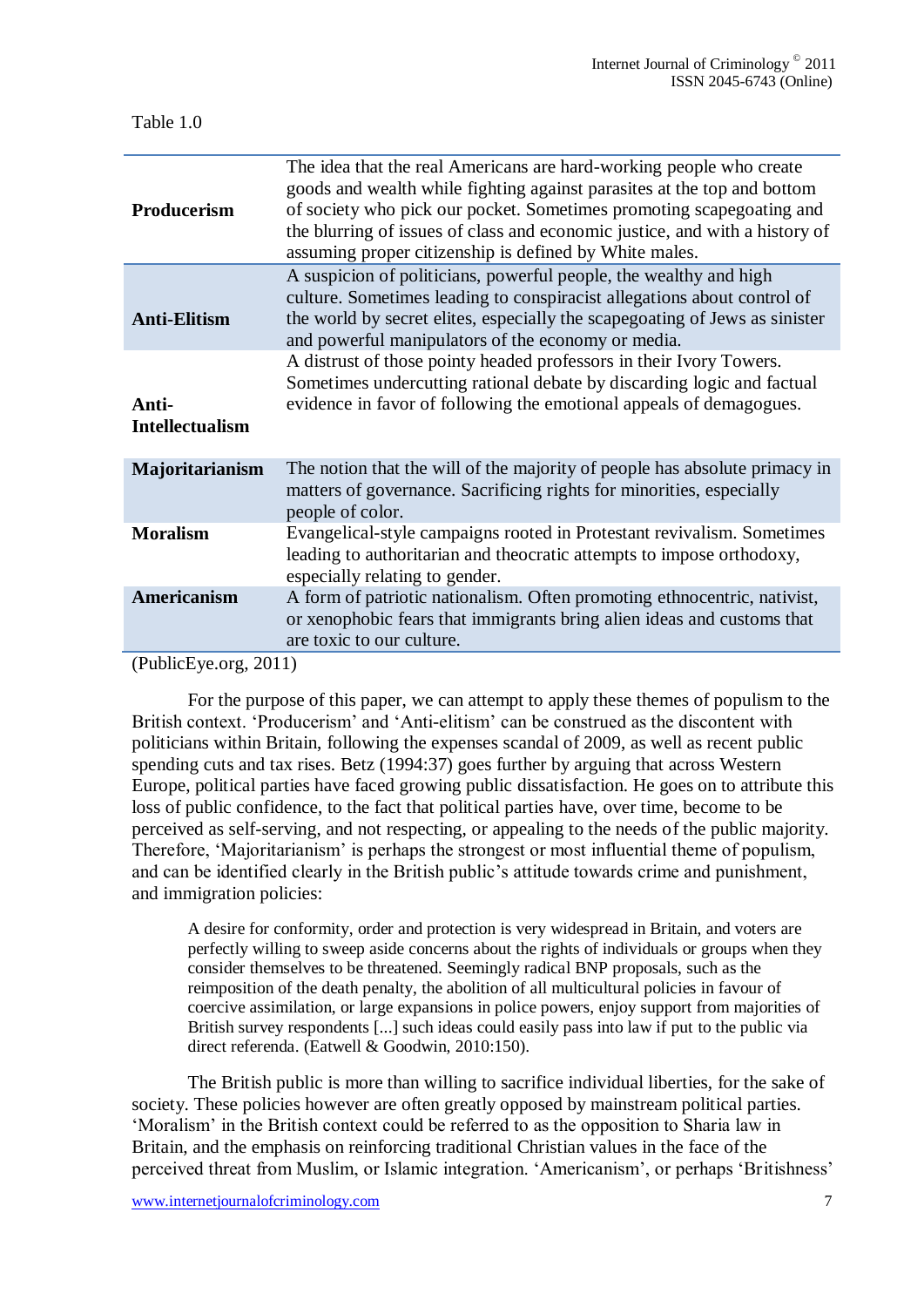in our context, would refer to the nationalist, patriotic views held by many within British society. With nationalism commonly associated with the Right-wing of politics, it is not uncommon for negative feelings of resentment, xenophobia, and ethnocentrism to be present. Combined, these six elements constitute the makings of the populist right-wing in Britain. Originally constructed within an American context, these values can still be seen in populist British society today. It is these elements which, it could be argued, can be seen amongst allegedly "extremist" or "radical" Right-Wing groups such as the English Defence League.

#### *The English Defence League*

The last decade has seen a myriad of political, social, and economic dilemmas, which can be said to contribute either directly, or indirectly, to the current animosities which exist in our social environment. Increasing levels of immigration from Middle Eastern states, has resulted in fewer jobs being available for British citizens. This has been exacerbated by the recent economic recession, with thousands of workers being made redundant, in some instances being replaced by those of foreign origin, that are willing to work for lower wages. Further tension has been heaped upon the tinder box of cross-community relations, as perceived erosions of British culture have taken place (Eatwell & Goodwin, 2010:150-151).

Since the British government began adopting a firm policy on political correctness, many members of the British public argue that their culture is being repressed, whilst those of other nationalities are encouraged to express their cultures. This has materialised itself in the discouraged use of Christmas decorations and nativity scenes, for fear of discriminating against those who do not follow the Christian faith (*Telegraph*, 2006), as well as instances where the government, or even the criminal justice system, has been lenient on those of other nationalities for fear of being perceived as racist. For example, extremist Muslims burnt poppies on Armistice Day 2010 and were fined £50, while a man in Derby received the same fine for dropping a burnt match down the drain (Sloan *et al.* 2011).

As the threat from Islamic extremists and international terrorism became apparent, many Muslim communities found themselves alienated and discriminated against. The Islamic community as a whole had been tarnished by the atrocities committed by extremist groups. Consequently this marginalisation lead to a rise in British Muslims turning to extremism through various forms of indoctrination, largely through media and manipulated interpretations of the Muslim faith. 7/7 bombers, Mohammad Sidique Khan, Shehzad Tanweer, Jermaine Lindsay and Hasib Hussain, were all British citizens, born and raised in Britain (with the exception of Lindsay who emigrated from Jamaica to Britain at the age of 5); this placed further mistrust and suspicion on the Muslim community, and fuelled the rise of Islamophobia in Britain (Hewitt, 2008:50).

The spark which ignited the fire of Right-wing protest in Britain was undoubtedly the Muslim protest during the home coming parade of the Royal Anglian Regiment in March 2009 (English Defence League, 2011). As British troops marched through the streets of Luton to the sound of rapturous applause from the British public, a group of Muslim protestors assembled in opposition to the wars in Iraq and Afghanistan. The protestors wasted no time in expressing their views through offensive language and rhetoric directed at the Royal Anglian troops marching by (Percival, 2009). Due to freedom of speech laws in Britain, the Muslim protestors were well within their rights to stage a peaceful protest, and so police officers on scene were powerless to prevent the uproar caused by the events that took place that day. In response to the Muslim protest, the United Peoples of Luton was formed, who eventually became the English Defence League we are familiar with today. Many commentators, as well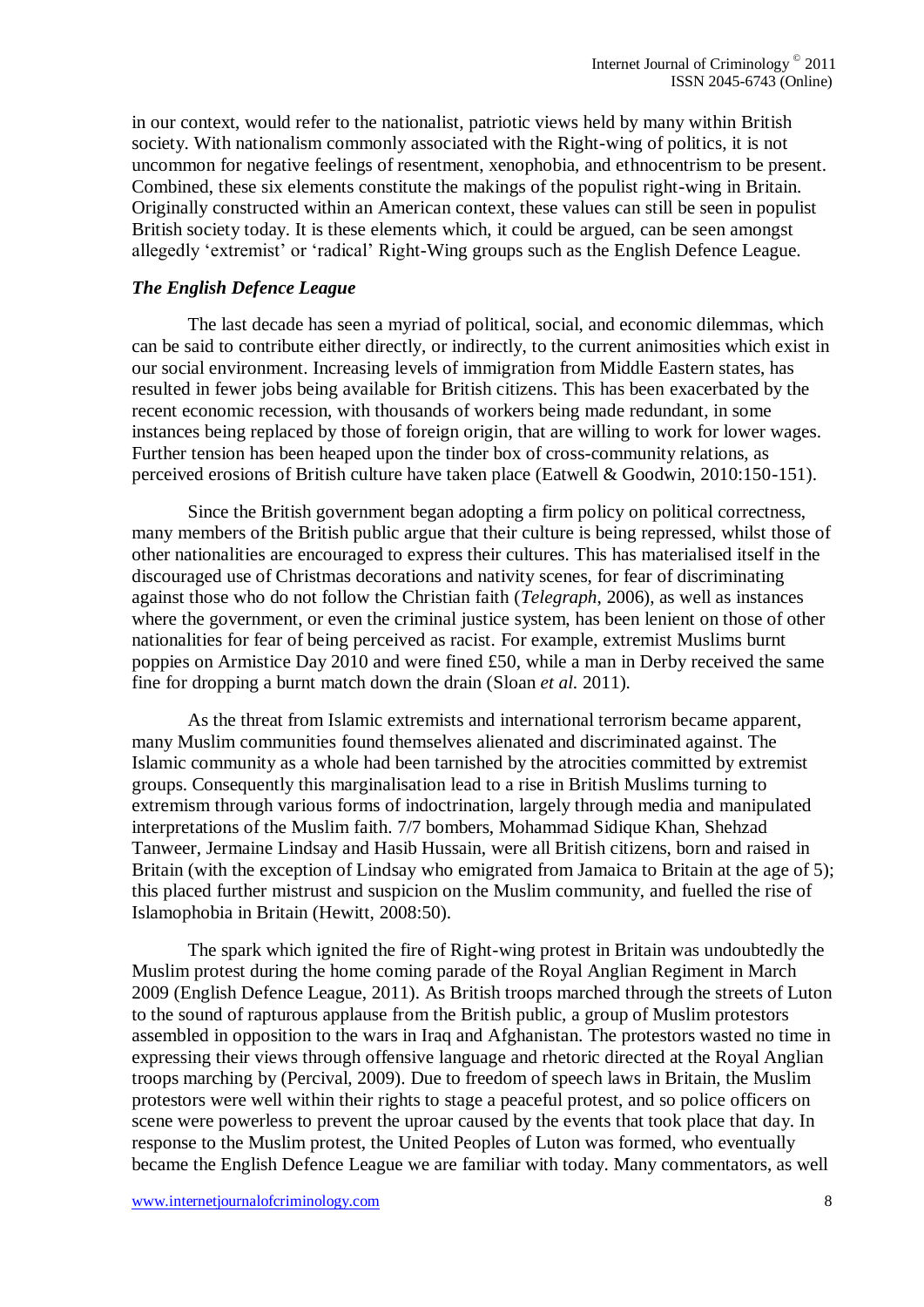as EDL members themselves, agree that the events of  $10<sup>th</sup>$  March 2009 highlighted the need for action against the spread of extremist Islamic ideology in Britain (EDL, 2010). It is from this belief that the English Defence League builds their own ideological foundations.

The English Defence League"s mission statement, sourced from their website [\(www.englishdefenceleague.org\)](http://www.englishdefenceleague.org/), states five objectives the EDL hopes to accomplish. The first promotes human rights for both British and Muslim citizens. Describing itself as a human rights organisation, the EDL aims to protect the right to free speech, so as citizens can speak out against the threat of Islamic extremism without being persecuted. Mostly however, the mission statement regards the protection of the rights of the Muslim population.

We also recognise that Muslims themselves are frequently the main victims of some Islamic traditions and practices. The Government should protect the individual human rights of British Muslims. It should ensure that they can openly criticise Islamic orthodoxy, challenge Islamic leaders without fear of retribution, receive full equality before the law (including equal rights for Muslim women), and leave Islam if they see fit, without fear of censure. (English Defence League, 2011).

The lengths gone to in order to express this support and empathy for the Muslim population cannot be ignored. To a large extent the support for Muslims greatly outweighs that of the support for non-Muslims, who are barely mentioned at this stage of the mission statement. The one-sidedness could be construed as a meagre attempt by the EDL, to shake off their racist public view, and appease those on the political Left. Also the EDL claim to support free speech however they call for radical Muslim preachers to be arrested because they are exercising that very right. It seems free speech is only worth protecting when it is used against ones enemies.

The next section of the EDL"s mission statement, regards the promotion of democratic ideals and the rule of law. The EDL argue that Sharia Law is incompatible with modern Western democracy and cannot work within a democratic state without becoming a complete alternative to the existing system. Opposing Sharia Law, the EDL claim:

Sharia law makes a fundamental distinction between Muslims and non-Muslims, and the EDL will never allow this sort of iniquitous apartheid to take root in our country. The EDL will therefore oppose Sharia appeasement in all its forms, and will actively work to eradicate the sharia-compliant behaviours that are already being adopted, and enforced, in our society. (English Defence League, 2011).

Objective three of the mission statement, is to "educate the public". The EDL claims that both the government and the British public have been dealt "sanitised and biased views of Islam". In order to counter the negative effects Islam may have on our secular Western democracy, we must, the EDL claim, be able to debate the subject and educate others without the fear of being labelled racist. Although the subheading of this section of the mission statement reads "ensuring the public get a balanced picture of Islam", there seems to be more emphasis on the negative impacts upon society rather than the positive. Not one admirable quality of Islam is addressed, indeed the "sanitised and therefore inaccurate version of Islam" (English Defence League, 2011), that has been adopted by the British government is openly dismissed as false, almost implying that Islam has very few, if any, commendable qualities. This does not appear to present a "balanced picture of Islam". Perhaps the EDL has been developed a negative and sullied view of Islam, which they aim to spread amongst the British population through the facade of "education" and "debate".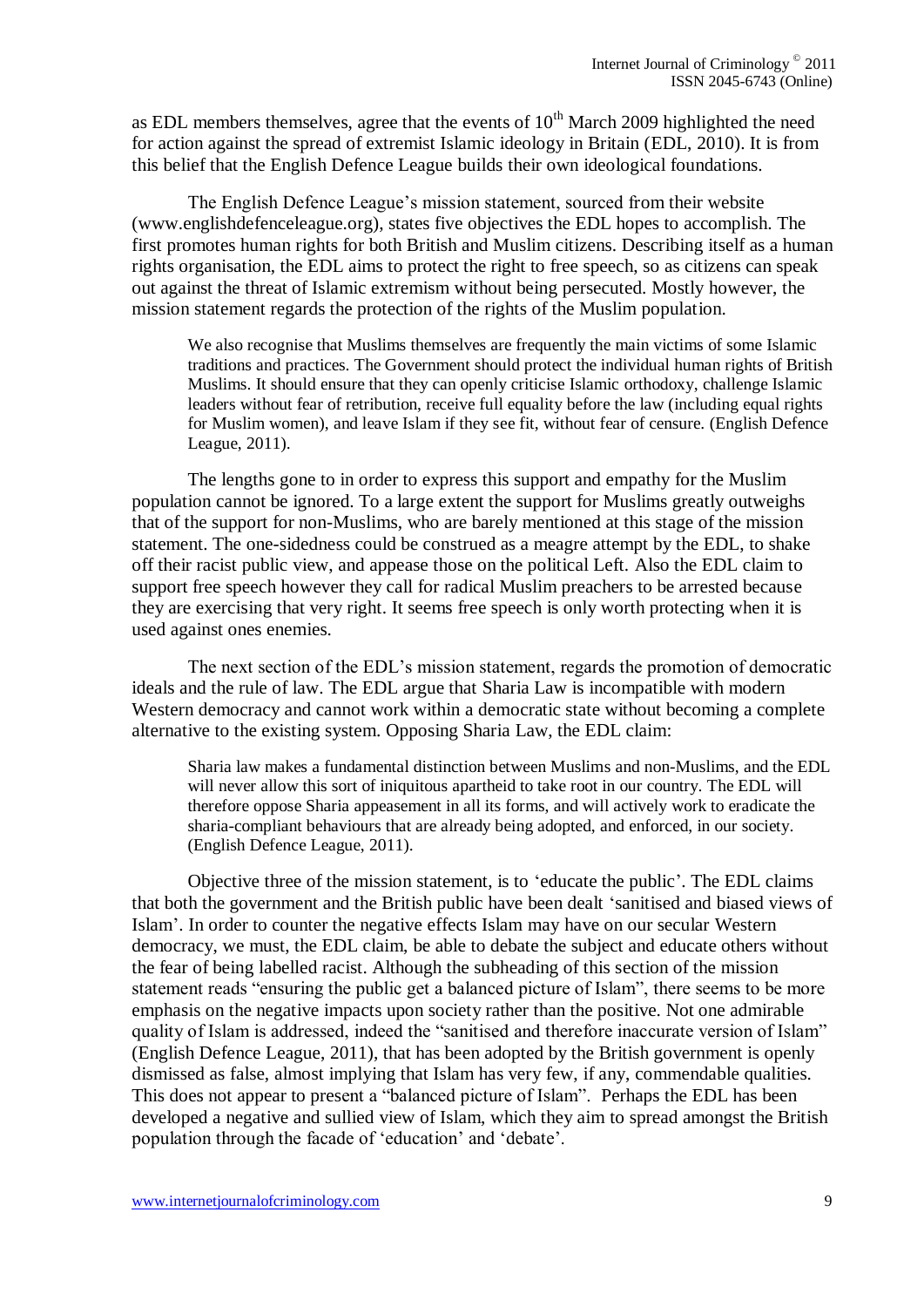Part four of the mission statement reads "Respecting Tradition" and identifies the key goal of the English Defence League's wish to see the active preservation of 'British culture'. However, they do not attempt to assert what 'British culture' actually is. Under this pretence, the EDL can apply the label of "British culture" to whatever policies or traditions they agree with, and dismiss those they do not agree with as erosions, or challenges to that culture. If the EDL do indeed wish to protect British culture then they should take steps to identify what it is they are protecting. Nevertheless, as stated previously, Britain is undergoing an apparent process of "Islamification". The EDL argue that although they respect tolerance and diversity within British culture, they believe that it should be the responsibility of those coming to Britain to adopt our cultural practices and ideals.

If people migrate to this country then they should be expected to respect our culture, its laws, and its traditions, and not expect their own cultures to be promoted by agencies of the state. The best of their cultures will be absorbed naturally and we will all be united by the enhanced culture that results. The onus should always be on foreign cultures to adapt and integrate. (English Defence League, 2011).

There seems to be a degree of irony in this statement. A group of far-right, anti-Islamic, alcohol consuming, violent youths, who are often associated with football hooliganism and racism, are claiming other cultures must abide by British laws, when frequently EDL members are being arrested for breaking those very laws themselves.

The final goal of the EDL is to work internationally with others who hold similar beliefs. They argue that it takes a global response to fight a global problem, and they wish to maintain and defend western ideals against radical Islam and Sharia Law (English Defence League, 2011).

Due to the English Defence League's Right-wing views, they have often been labelled as racists and fascists, by the media, politicians, and counter protest groups such as Unite Against Fascism (UAF). Moreover, connections are commonly made between the EDL and other Right-wing groups such as the British National Party (BNP) and Combat 18. Whilst it is possible, or even likely, that a number of EDL members would have associations with these groups, the EDL as a whole reject these claims. The EDL does not perceive its views to be racist, as they oppose only militant or extreme Islamic views, which they recognise as a legitimate threat to British public safety and culture (EDL, 2010).

In an attempt to gain a much more comprehensive view of the English Defence League, what they do, and how they do it; it may be beneficial to examine the rise of the organisation. In doing so, there shall be an emphasis on the key events which would later come to define them. To begin, however, it is important to understand the EDL"s organisational structure. Excluding the International, Cymru, Ultster and Scottish Defence Leagues, a brief overview of EDL structure shall be examined.

The English Defence League consists of a core leadership, consisting of most notably Stephen Lennon (more commonly known as Tommy Robinson), Kevin Carroll and Guramit Singh. Orders, or directions, are passed from the leadership to the different EDL divisions. The EDL consists of ten regional divisions with their own leadership structure, as well as their own subdivisions. In addition to regional divisions, the English Defence League also consists of a womens division, the EDL Angels, a youth division, the English Defence Youth as well as the EDL LGBT Division (Harris, 2011). The EDL commonly site the LGBT division as proof of their non-fascist ways as they openly welcome homosexuals within the organisation. However, as with their over-emphasis on protecting Muslims in their mission statement, some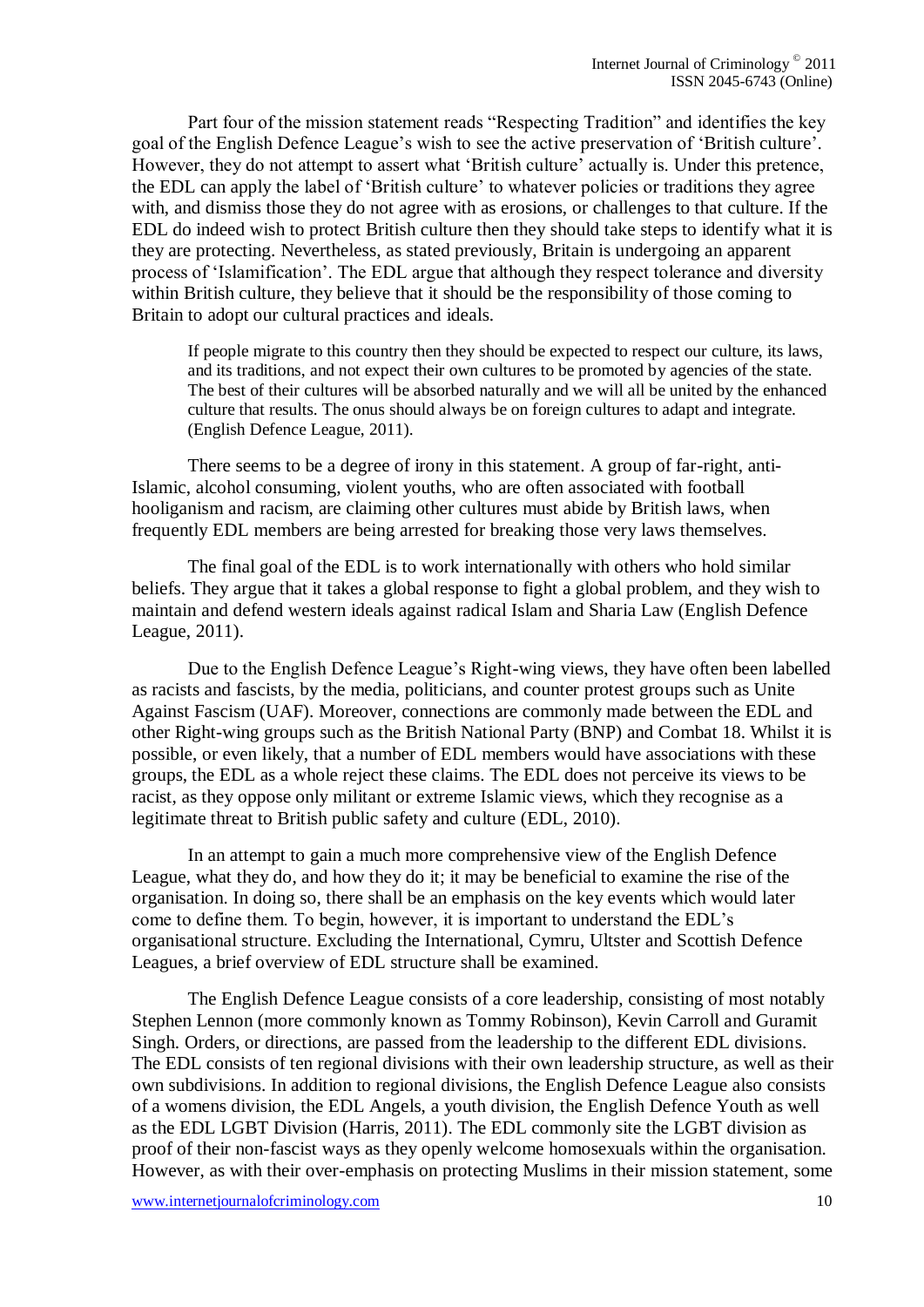may see this as a front. It would be useful for an organisation to exhibit equality, when attempting to garner support from the public. The LGBT division is repeatedly used to parry accusations of the EDL being fascist.

Whilst there is a central leadership within the EDL, it is the responsibility of the regional divisions to organise themselves, public events or demonstrations as well as advertising and recruitment. It is also the responsibility of the leadership to police its members. February 2011 saw a member of the Jewish Division affiliate herself with the Jewish Task Force (JTF), the leader of which had been imprisoned for terrorist offences. Upon hearing of this, the EDL leadership were quick to distance themselves from Roberta Moore, threatening to sever ties to the Jewish Division if she did not cease contact with the JTF (Pitt, 2011).

Having briefly assessed the command structure within the English Defence League, it is perhaps suitable to review the demonstrations, events and ways that the EDL have used to raise their public profile. As previously stated, the birthplace of the English Defence League resides in Luton, Bedfordshire. Having gained a reputation as a hotbed for Islamic extremism (Beckford, 2010), Luton gave rise to one of the most prominent Right-wing protest groups in Britain today. The anti-war protestors at the Royal Anglian Regiments homecoming in 2009 evoked the anger of the patriotic people of Luton. The United People of Luton formed to thwart the calls for the implementation of Sharia Law within the UK, as well as to promote and encourage pride, and respect for British troops (Beckford, 2010).

Throughout 2009/10, the EDL have staged a number of fixed protests and marches around the country. A key phrase professed throughout the EDL is "peaceful protest"; however a number of demonstrations escalated into violent confrontations with counter protest groups such as Unite Against Fascism (UAF). The protests in Dudley, Birmingham and Bradford, were perhaps the most violent and volatile. In the run up to the Birmingham demonstration in 2009, Birmingham Central Mosque chairman Dr Mohammad Naseem, encouraged Muslim youths to counter demonstrate and "vent their feelings" against the EDL. Violence ensued in the busy New Street area of Birmingham, with nearby shoppers and members of the public, running to escape the bottles and bricks thrown by demonstrators on both sides *(*Mail Online, 2009). In April 2010, the English Defence League held a protest in Dudley in opposition of plans to build a "Mega Mosque". High street shops were closed down in preparation for the protests, as high levels of violence and disorder were anticipated. Whilst there were a number of minor outbreaks of disorder, the violence failed to reach the scale previously experienced in Birmingham (BBC News, 2010). The EDL travelled to Bradford in August 2010, home to a large population of Muslim families. In 2001, the National Front marched through Bradford, sparking riots between the Right-wing protestors and the local Muslim youth. Great efforts were made on behalf of the Bradford community to prevent a repeat of the events of 2001. Despite the measures taken, police reinforcements had to be called in as EDL members, riled up from chants and jeers from Muslim youths and Left-wing activists, began to break through police lines and throw bricks and bottles at their rivals (Telegraph, 2010).

In addition to raising awareness through protests, the English Defence League also utilises mass media outlets, such as the internet, television, and radio. The EDL have a central website [\(www.englishdefenceleague.org\)](http://www.englishdefenceleague.org/), which contains information on the organisation, ranging from their mission statement, to news stories/articles, to radio and television interviews, as well as promotions for upcoming events. Through this website, which is accessible to the public, the EDL are able to educate and inform the public and other EDL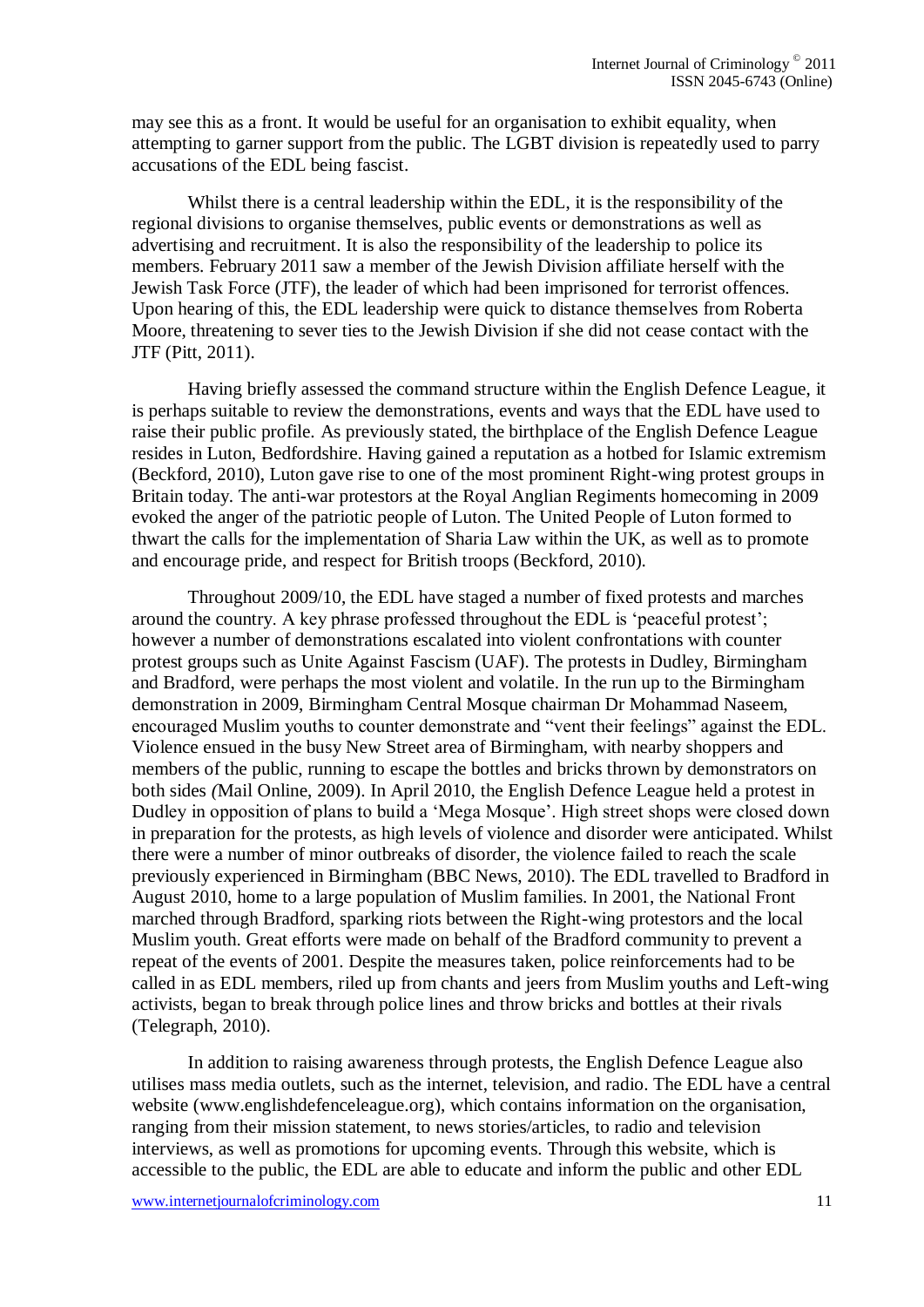members, as to the beliefs, events and issues that are relevant to the EDL. There exists, on the website, accounts of those demonstrations stated above. However the EDL are quick to deny any responsibility for the violent actions experienced at these events. A popular tool adopted by the EDL, is to blame the attacks on UAF, or Muslim aggravation, or outright lies from the media.

Links to the English Defence League forum  $(\text{http://s1.zetaboards.com/EDL}$  The Forum/index/) can also be found on the website. This forum contains sections ranging from introductory messages to new members, political issues, upcoming demonstrations, as well as those sections dedicated to the English Defence Youth division as well as the Cymru, Scottish, Ulster and International Defence Leagues. Through the forum, members are able to debate amongst themselves and critics of the EDL as to the activities and beliefs of the organisation. It is on the forum where much of the debate on Islam takes place. Here it is not uncommon to find offensive or derogatory language directed at the Muslim population. It appears that the EDL website acts as the public face of the EDL yet the

forum is a more accurate representation.

As well as websites and forums, the English Defence League also makes good use of popular social networking sites such as Facebook [\(http://www.facebook.com/?ref=hp#!/English.Defence.League.EDL\)](http://www.facebook.com/?ref=hp#!/English.Defence.League.EDL). The EDL currently have approximately 72,800 fans on Facebook (Facebook, 2011). By openly publicising their activities online, the EDL creates an element of transparency, and a "nothing to hide" attitude. They reinforce this by appearing on television and radio news programmes. Numerous appearances on BBC Radio 5 Live have been undertaken by the English Defence League, more specifically its leader "Tommy Robinson" (English Defence League*,* 2011). Featuring prominent figures within both the British and Muslim communities, these interviews have often been used by the EDL as an opportunity to broadcast its political message, and to do so in a respectable debate with critics and supporters. Appearances such as the recent appearance of "Tommy Robinson" on BBC Newsnight with Jeremy Paxman serve a similar purpose (BBC iPlayer, 2011). However the more astute viewers will notice much of the EDL"s argument remains the same. Throughout each television or radio appearance the EDL is constantly regurgitating the same catch phrases, slogans and arguments time and time again. Consequently the EDL run the risk of losing momentum as people begin to see that rather than having a constantly developing argument, the EDL are recycling the popular parts of their previous debates in an attempt to curry support through catch phrases and propaganda. Albeit opportunities such as these, give the English Defence League a platform from which to disseminate its message to potential supporters, in order to increase pressure upon central government to heed its message. This combination of public demonstration, controversy, and transparency in terms of advertising its presence and message through the media, has culminated in the English Defence League developing an increasingly popular public profile. How long that support will last without a developing argument is yet to be seen. However it is this apparent popularity that motivates the research and writing of this paper.

#### *Dispelling the Myths*

In order to answer the debate on whether the English Defence League is, as the media claim, an extremist organisation, or a populist movement; it is clearly imperative to examine the groups discourse outside of the media realm. This ensures media biased to be excluded from the equation and enables us to gain a more accurate understanding of what the EDL is like. In order to do this, an analysis of the articles, videos and audio material from the English Defence League website [\(www.englishdefenceleague.org\)](http://www.englishdefenceleague.org/) has been undertaken. This is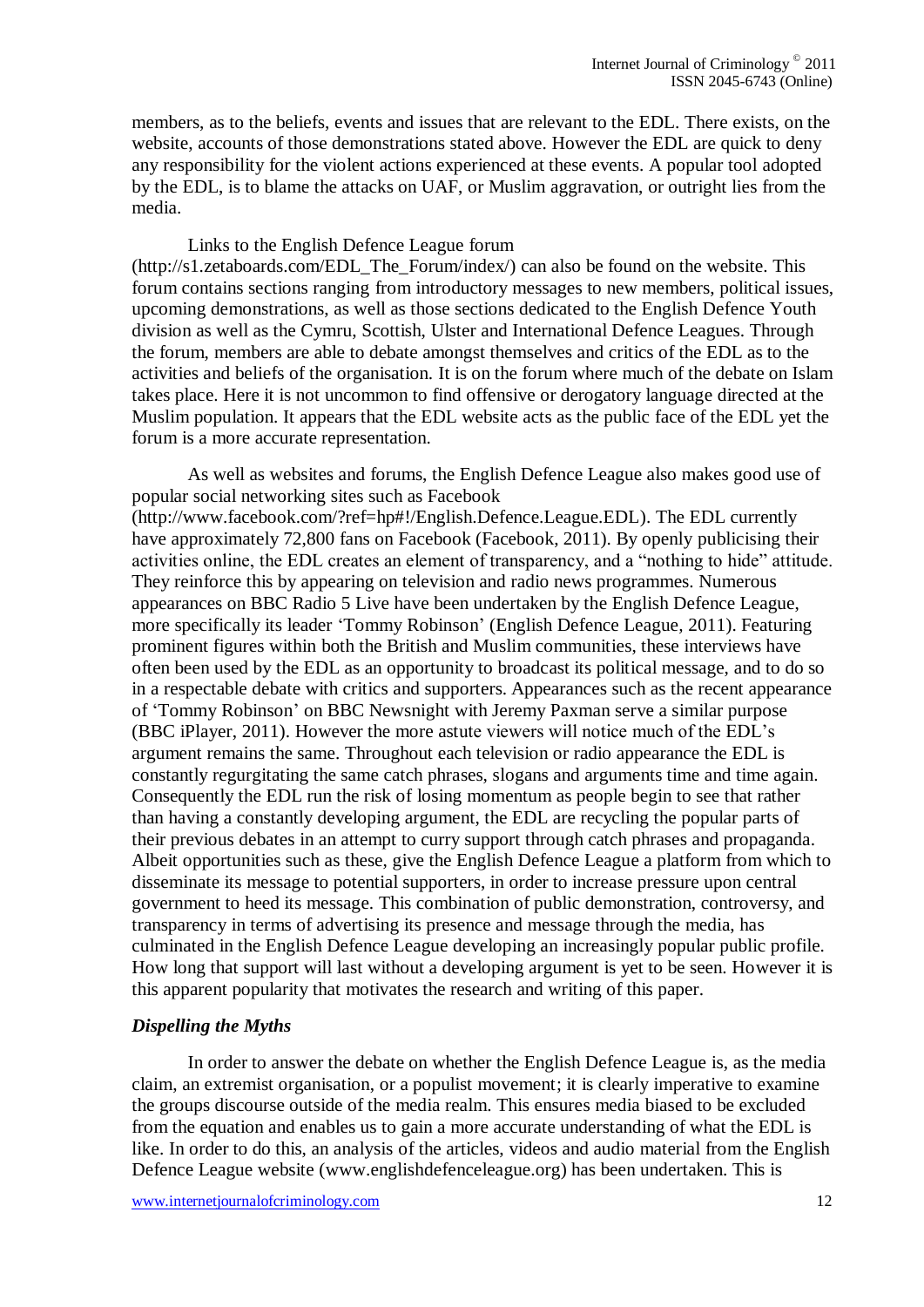believed to be important as it is still in the realm of who the EDL are and what they do. What they say in their articles, television, and radio interviews, still constitutes evidence to what the EDL believe in. Of course this is not without its own biased slant. Naturally the EDL have their own agenda. Therefore, in order to gain further material, exempt from any political interest or bias opinion, the use of popular video-sharing website YouTube [\(www.youtube.com\)](http://www.youtube.com/) has been adopted. In order to apply the findings of this research to the literature on hate crime, and Islamophobia, I have taken key aspects from the definitions mentioned above and attempted to identify those elements throughout EDL discourse. Table 2.0 below, shows the results of this research.

In seeking to uncover any elements of hate crime amongst the English Defence League"s motives or actions, I used the previously stated definition of hate crime by Perry (2010:10):

Hate crime involves acts of *violence and intimidation*, *usually* directed toward already stigmatised and marginalised groups. As such, it is a mechanism of power and oppression, intended to reaffirm the precarious hierarchies that characterise a given social order. It attempts to recreate simultaneously the threatened (real or imagined) hegemony of the perpetrators group and the "appropriate" subordinate identity of the victims group. (*emphasis added*; Perry, 2001:10 cited in Hall, 2005:3).

As expected, when searching for evidence of "violence or intimidation" amongst the material found on the EDL website, little was to be found. The only references of violence or intimidation were the condemnation of a minority of violent members at protests. Throughout, the EDL have been relentless in promoting the idea of peaceful protest with many leading members pleading with protestors to remain peaceful and well behaved. There was certainly no hint of approval for committing acts of violence towards those of the Muslim community. However, when the analysis included videos from YouTube, the picture became clearer. Whilst the EDL as an organisation claims not support or approve of any violent action against anyone regardless of race, colour or religion; the same cannot be said for individual members. On a number of occasions, groups of EDL protestors have been responsible for breaking through police lines, throwing projectiles at the police and counter protestors, and engaging in street fights (Mail Online, 2009). Out of the 43 videos taken from the EDL website and YouTube, surprisingly only 12 of these had references to acts of intimidation or violence. These included taunting counter protestors in an attempt to escalate the situation. Regarding any attempts to recreate superiority of one group over the other, the findings were very positive. Only one reference was found amongst the 106 pieces of material. Moreover, this article was only included due to its reference to Muslims as "barbarians", because of their beliefs and customs involved in Sharia Law.

www.internetjournalofcriminology.com 13 In order to assess any Islamophobic evidence, I adopted the aforementioned definition by the Runnymede Report: "shorthand way of referring to dread or hatred of Islam – and, therefore, to fear or dislike all or most Muslims." (Runnymede report, 1997 cited in Allen, 2010:15). As previously addressed, the subjectivity of terms such as "dread", "hatred", "fear" and "dislike" make interpretation highly biased and open to debate. In order to circumvent this problem, only articles, videos or audio material, which openly used those terms, were included in the research. Of course this means that the numbers found in Table 2.0 below, may be much higher, but for the sake of impartiality, only clearly stated expressions of such emotions were accepted. Out of a combined total of 106 pieces of material, only 7 showed evidence of Islamophobic behaviour in accordance with the Runnymede Reports definition. Understandably, anyone who is familiar with the English Defence League will have a hard time believing this figure. However, what became apparent throughout this research was that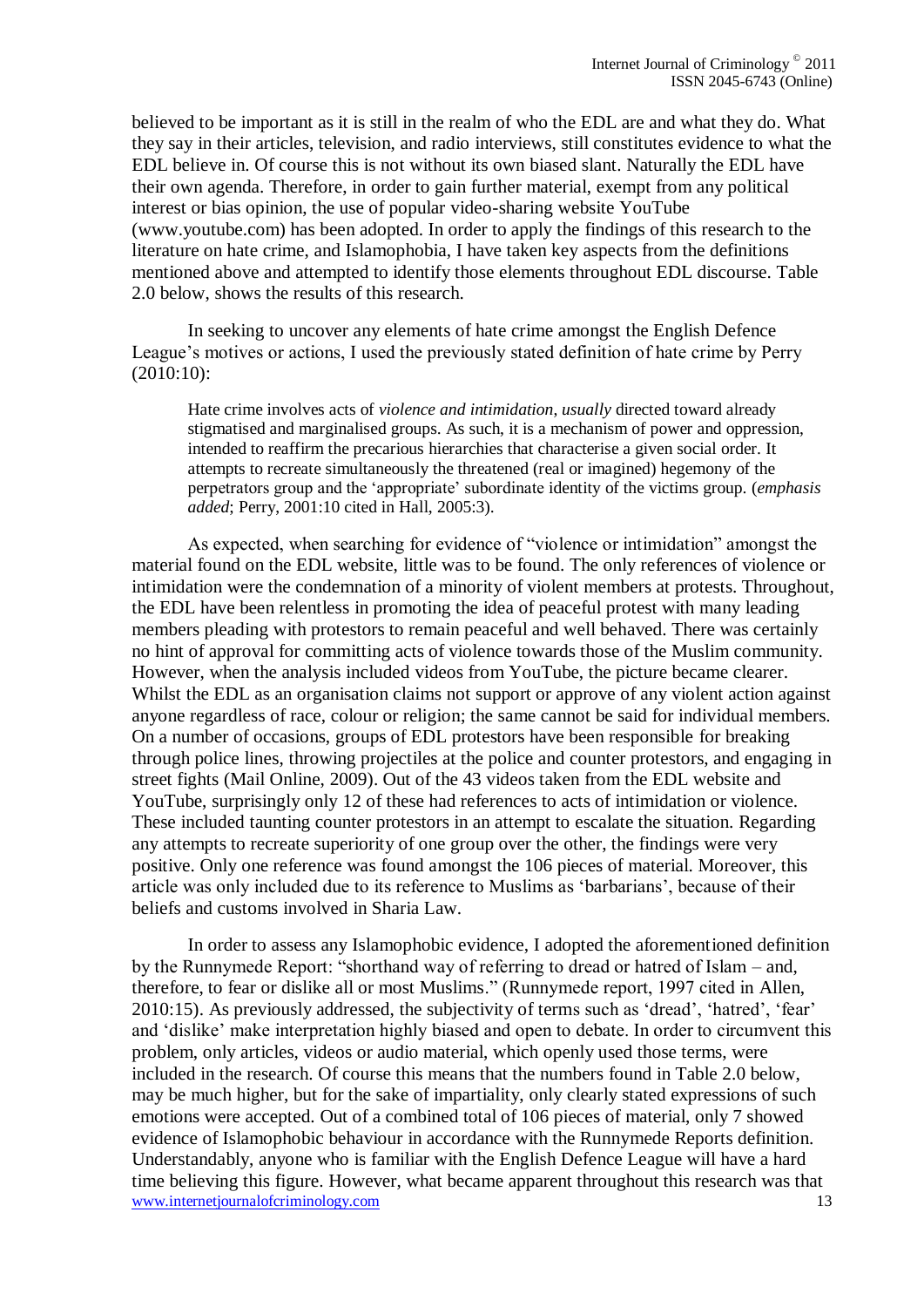many of the arguments put forth by the English Defence League were aimed at the British government or institutions such as the BBC (31 out of 106), or the defence of British culture and values (34 out of 106). These two arguments recur more often than any other found amongst the research material. Any real anti-Islamic sentiment is directed towards the implementation of Sharia Law in Britain (which is often when the argument turns towards resentment of British government, politicians and councillors).

#### Table 2.0

|                                                                                                                    | <b>Video</b> | <b>Article</b> | <b>Audio</b>   |
|--------------------------------------------------------------------------------------------------------------------|--------------|----------------|----------------|
| <b>Suggestions or acts</b><br>of violence or<br>intimidation                                                       | 12           |                |                |
| <b>Suggestions of acts</b><br>aimed to recreate<br>the superiority of<br>the host group over<br>the minority group |              | $\mathbf{1}$   |                |
| <b>References to dread</b><br>or hatred of Islam<br>and to fear or<br>dislike all or most<br><b>Muslims</b>        | 3            | 1              | 3              |
| <b>Resentment of</b><br>British government,<br>or institutions                                                     | 11           | 17             | 3              |
| <b>Defence of British</b><br>values                                                                                | 19           | 13             | $\overline{2}$ |
| <b>Total viewed</b>                                                                                                | 43           | 60             | 3              |

In light of this evidence, it could be argued that the whilst the English Defence League cannot be said to hold a clean record in terms of a total absence of violence or racism, the organisation as a whole is not violent or racist. With protests reaching high numbers of inebriated working class youths who carry a great deal of anger at the apparent declining state of their country; it is inevitably going to result in occasional violence. This cannot always be avoided and can be found in many such protests, on any subject, at any place around the world. The combination of passion, anger, camaraderie, and alcohol is a dangerous mix. On the other hand this could be dismissed and the English Defence League could be accepted as a violent gang of youths, attempting to put forward a front to the public in an attempt to appease their opponents and gain support from the public. However further research must be done in this area before such conclusions can be made.

Regarding Said"s theory of Orientalism, the findings were again, quite interesting. Through reading, watching, and listening to what the English Defence League had to say (both on their website and YouTube) it soon became apparent that these people were not ignorant racists. They were people who had done their research and held valid grievances against a perceived threat to their way of life. The arguments found in the research material were, for the most part, well put forward with evidence to support their line of thinking. Despite the previously mentioned repetition of argument. Whether their research is accurate, or their interpretation valid, is another debate entirely. One best left to Islamic scholars.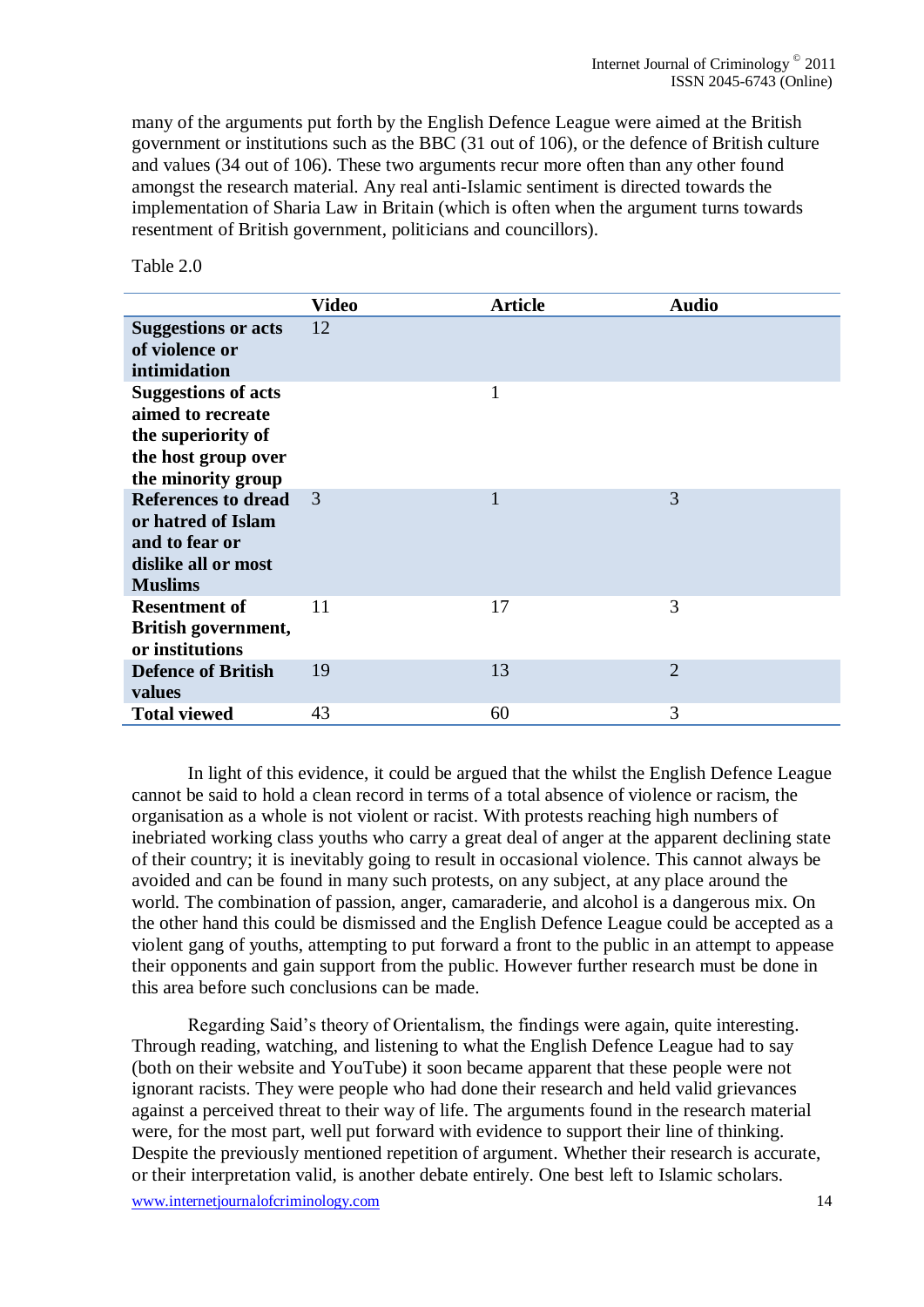However there were numerous references to Islam being a 'backward religion' and 'barbaric'. Therefore if we agree on Said"s theory of Orientalism to be of a strong likeness to the Islamophobia found in Britain, it could be strongly argued, on the evidence on the EDL website, that the English Defence League are anything but ignorant of Islam, however they do still abide by Said"s theory of Orientalism due to their perception of Islam being "backward" and "barbaric". Therefore we can consider the English Defence League to be an Islamophobic organisation.

The media are often keen to portray the English Defence League as a far right extremist organisation. They often associate the EDL with the Nazi"s, fascists and racists. To what extent are these allegations true? As mentioned earlier, extremism can be defined very simply as 'political or moral values which greatly differ from the cultural norm'. If this point is agreed upon, then as we shall see the moral and political values of the EDL are very similar to the cultural norm. For example 68% of the British working class believe that British Muslims are more loyal to fellow Muslims abroad than to other Britons (BSA, 2003; Eatwell & Goodwin, 2010:153), one of the grievances espoused by the EDL. 57 % of the British working class, or 48% of the British population, believe that Britain is in danger of losing its culture if Muslims continue to immigrate to Britain (ICM, 2008; Eatwell & Goodwin, 2010: 153). Cultural erosion is one of the key concerns of the English Defence League. As you can begin to see, the EDL are not so far removed from public opinion than the press would like us to think.

By applying Mudde's (2000) 'three pillars of extremism', we are perhaps able to gain a more comprehensive picture of what elements of extremism, do or do not apply, to the English Defence League. The first of Mudde"s pillars is authoritarianism. The maintenance of society's status quo, and the resistance to any threats, which seek to alter this. From examining the English Defence League"s propaganda, it has become clear that not only do the EDL agree with this, they consider it the very foundation of who they are and what they stand for. The English Defence League see the implementation of Sharia Law as a great threat to Britain, its culture, its morals and its democratic values. By allowing Sharia courts to be established in Britain, the British government has stirred up much anger amongst the British people. The fact that Muslims who adhere to Sharia Law do not necessarily have to abide by British law is a contentious issue for many. Advocates of Sharia Law such as Anjem Choudary, argue that Britain should become a Sharia state, which only serves to further stoke the flames of discontent amongst those who are proud to live in a secular democracy, such as the English Defence League.

The pride felt by the EDL towards their country, can also be described as a sense of ethnic nationalism. Similar to authoritarianism, a change, or a threat to the status quo, or British way of life, is something to be avoided and opposed if necessary. This sense of loyalty towards the state of ones birth or ethnic origin is responsible for the English Defence Leagues passion for their cause. Throughout the material on their website, the EDL frequently mention the threat to their great country, and their pride in being British. They often invoke examples of traditional British institutions such as public houses in order to both send a message and reinforce that sense of pride. One of the most noticeable displays of ethnic nationalism is their use of the English flag, both at demonstrations and television interviews. The EDL also commonly chant common football songs on their marches. This sends a very powerful message, as football is known to be one of the great British past times, with many of the chants reflecting English pride. The downside to this, is that through using such symbolism, the EDL are further reinforcing their apparent links to football hooliganism. If one were to view footage of fans from the World Cup and an EDL demonstration, few would be able to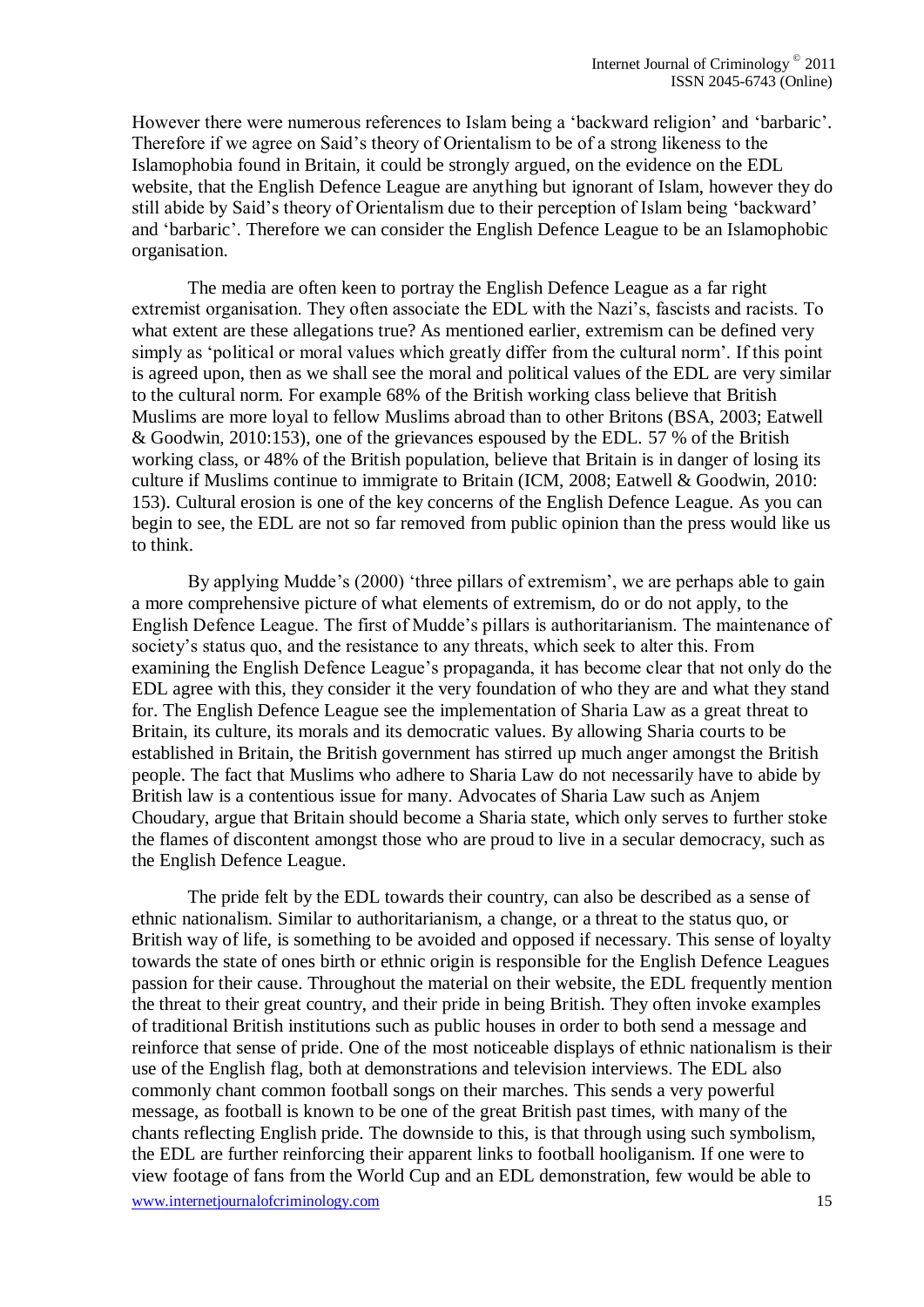tell the difference. What is present in each is a deep rooted pride in England and a similar dislike or resentment towards anything, or anyone that is not English. If the EDL were to use more refined symbolism, they may be able to begin to shake off such connections to hooliganism. However the popularity of such techniques cannot be denied and the EDL are aware of this.

Xenophobia, within the English Defence League is almost completely absent. In EDL press releases, interviews or in the articles on their website, the EDL are always keen to praise the tolerance and diversity of multicultural Britain. As previously noted, it is not Muslims that the EDL opposes, it is the threat that Islam poses to the British culture and way of life, to which the English Defence League are opposed. However this does not prevent them from using negative, derogative terms towards Muslims. Whether this can be put down to xenophobia, racism, or misdirected insults, is not clear. However, as seen earlier in their mission statement, the EDL often keen to sympathise with moderate Muslims who they argue are often the first victims of Islamic, or Sharia Law. By the very definition of xenophobia, such sympathies would not be found amongst EDL members, if they were an extremist, Right-wing organisation. Therefore can we call the EDL extremist? By only subscribing to two of the Mudde"s three pillars of extremism, does this make them moderate or even populist?

Having concluded that the English Defence League cannot, confidently, be classed as an extremist organisation, we can now venture to the other end of the populist-extremist spectrum, in order to assess whether the EDL's views are held by a majority; or at least a significant proportion of the British population. Returning to Canovan"s (1981) argument, that populist movements consisted of "some kind of exaltation of, and appeal to "the people", and all are in one sense or another antielitist." Can these two key elements of populism be applied to the English Defence League? The EDL"s objective of defending British culture and traditions, and opposing those influences (namely fundamentalist Islam and Sharia Law) which seek to undermine them, naturally exalts the British people. The fact that a great number of people are willing to face public humiliation, persecution, anger, resentment and slander in order to protect the rights that the British government itself is not always prepared to protect; creates a feeling of value. The feeling that British culture and British pride is something to be cherished and fought for, not rolled back in order to appease a foreign culture. The example set by the English Defence League has definite appeal to the population because of this very fact. With approximately 73,000 fans on Facebook, as well as receiving increasing amounts of support from the public, councils and the police during marches and demonstrations; goes some way to demonstrating that the English Defence League is slowly shedding its media-imposed image of racist thugs and is steadily winning round the general public. With regards to anti-elitism, whilst the EDL does not seem to want to overthrow or even revolutionise the British government, their frustration, anger and resentment of politicians could be enough to qualify the EDL as having anti-elitist attitudes. Summarised in the popular chant "We need leaders, not appeasers", the EDL cry out for the government to stop flailing in the face of political correctness and cultural sensitivity, and do what must be done for the benefit of the country and its people. Therefore according the Canovan"s argument, the English Defence League, does indeed qualify as a populist movement.

www.internetjournalofcriminology.com 16 We may go one step further in our efforts to discover whether, and to what extent, the EDL could be classed as a populist movement, by applying the EDL to the areas outlined in Table 1.0 on American populism, which we then adapted to the British context. Evidence of "producerism" can be seen in the huge support from the British working class received by the EDL. Much anger and frustration is often felt by those who have had to work hard to support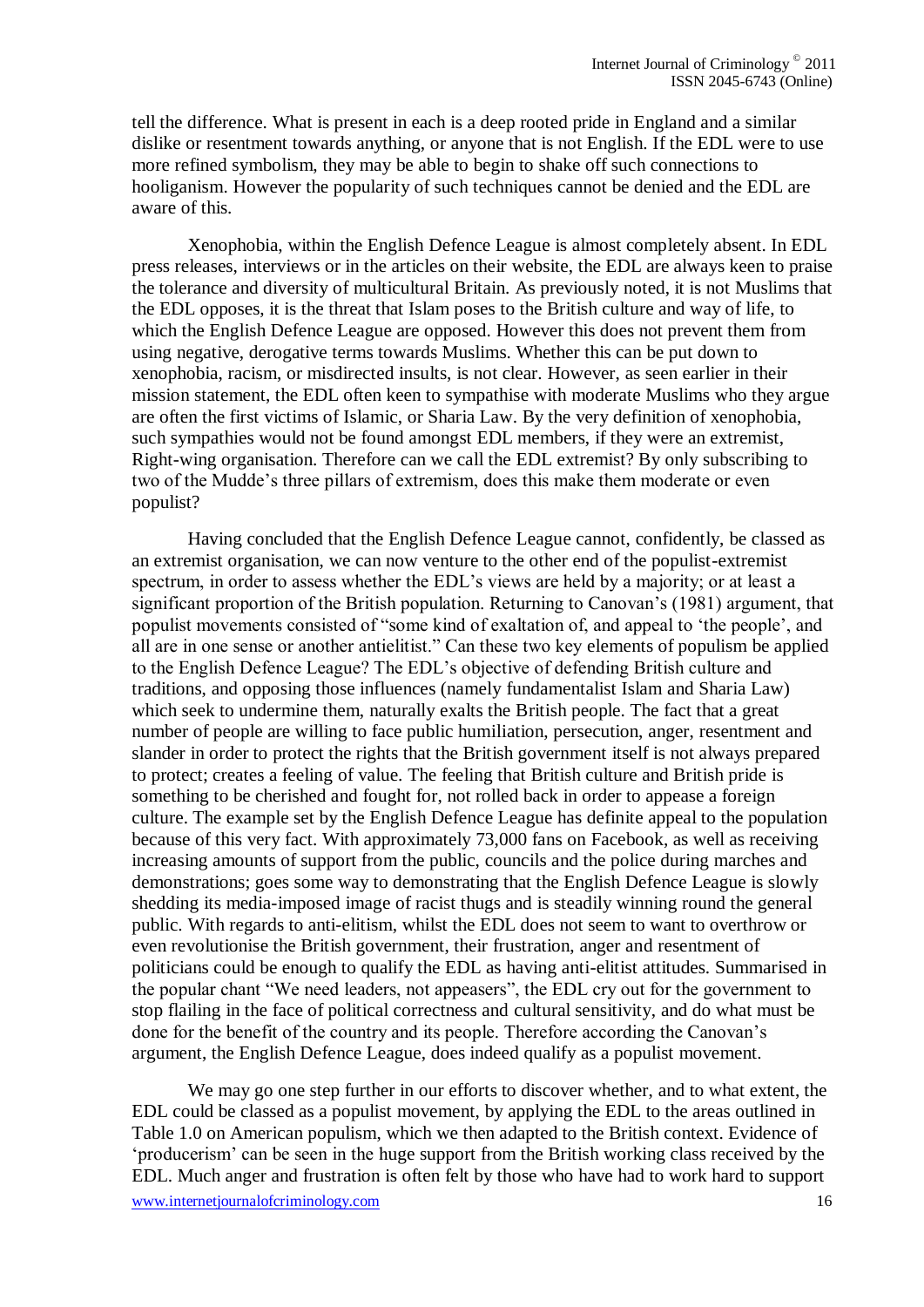their families, and yet they are witnessing immigrants receiving shelter and benefits from the government without having to have worked or paid taxes. This has bolstered support for antiimmigration policies and Islamophobia within Britain, especially since the economic crisis began and unemployment levels rose to a record high.

'Anti-elitism' has previously been addressed. Frustration towards politicians' appeasement of minorities over fears of racist perceptions, cause much discontent amongst the British public who are allegedly being pushed aside for the benefit of minority populations within Britain. This manifests itself greatly in the EDL's campaign against Halal meat in schools, restaurants and fast food chains, such as the KFC campaign. Moreover, the EDL"s objections to Sharia Law courts being established in the UK, is further evidence of the preferential treatment of minorities in Britain. This in a sense could be linked to "Antiintellectualism", as one criticism from many EDL supporters is that politicians, like academics, are out of touch with society and do not know what it is like for those who live in such divided communities.

'Majoritarianism', as exemplified earlier in Eatwell and Goodwin's (2010) quote on support for issues such as the death penalty within Britain; has a strong presence in the UK. This is reflected in the recent poll conducted by *Populus* which found that:

48% of the population would consider supporting a new anti-immigration party committed to challenging Islamist extremism, and would support policies to make it statutory for all public buildings to fly the flag of St George or the union flag. (Townsend, 2011).

It could be argued, based on this evidence, that the British public are actually more 'extremist' in their views, than the English Defence League are. The EDL are not calling for anti-immigration laws or public displays of national pride, they are fighting for a citizen"s right to do so if they choose.

"Moralism" can be found in the EDL"s efforts to combat the erosion of human rights which would be inevitable in a Sharia state. By opposing the implementation of Sharia law in Britain, the EDL is attempting to protect those rights afforded to us in a democratic state. A worthy cause which few would wish to contradict. Finally 'Americanism', or 'Britishness' in our context, needs no discussion. The English Defence League would wish to appear as British pride personified, manifested into a public movement, aimed at protecting its ethnic and national origins, from the very name of the organisation, down to the clothes they wear and the chants they sing at demonstrations. However as mentioned earlier, although the symbolism is powerful and effective it is not without its negative connotations.

Having looked at hate crime and Islamophobia, extremism, and populism, and overlaid the English Defence League"s actions and rhetoric over the theory behind the literature; we are able to unravel the myths and legends the media would have us believe regarding the EDL. However, such an analysis would not be complete without addressing the myths and legends themselves. What is the media saying about the English Defence League? Which stories are true? Who would benefit from saying such things?

## *The Media*

Media coverage of the English Defence League has been decidedly uneven. Without resorting to labelling (for the most part), the mass media in Britain has nonetheless taken an unsympathetic view towards the EDL. By highlighting the negative effects of EDL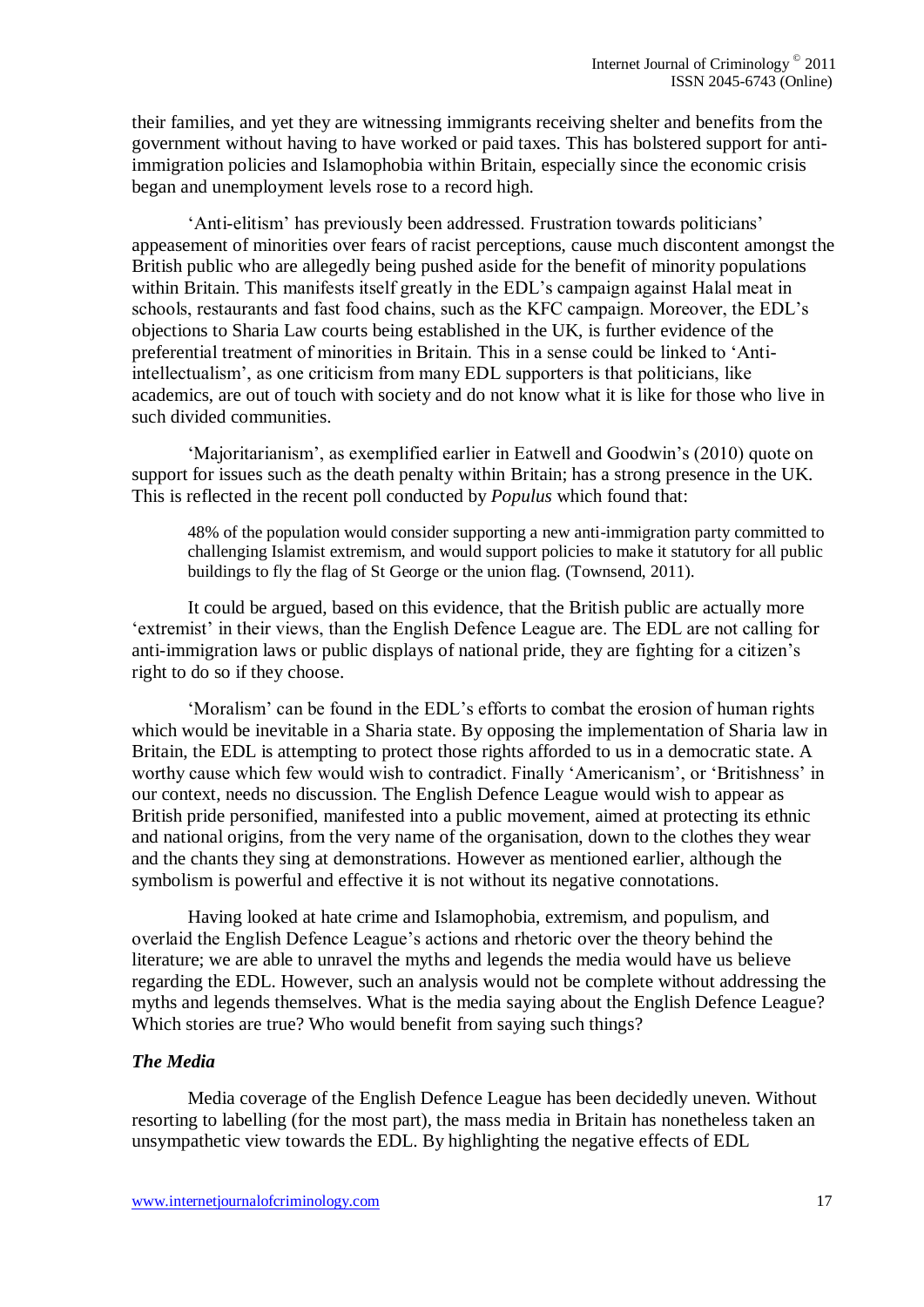demonstrations, and the violence and racism which inevitably takes place at such events, the media have been able to manipulate public perceptions of the group.

For example, popular Left-Wing newspaper *The Guardian*, has a history of highlighting the worst of the EDL demonstrations. A video on *The Guardian*"s website shows undercover footage of the English Defence League (Taylor, Grandjean & Smith, 2010). Whilst on the surface, the video appears to show damning footage of the EDL and its racist members, however it does not take long to realise that the video focuses on one or two individuals who repeatedly make racist remarks. The video has been used by *The Guardian* to manipulate the public into thinking that the select few presented on the video represent the organisation as a whole. The EDL as a group allegedly does not support racism, however it would be incredibly naive to believe that there would be no members within the EDL who are not racist.

It claims to be a peaceful, non-racist organisation opposed only to "militant Islam". But many of its demonstrations have ended in confrontations with the police after some supporters became involved in violence, as well as racist and Islamophobic chanting. (Taylor, 2010).

On the opposite end of the spectrum, the *Daily Star* in February 2011, printed "English Defence League to become political party", as their front page headline. This sparked a great deal of controversy at the *Daily Star*"s overt display of support for the far right group. Followed by a rare, sympathetic view of the EDL in which it boasted that 98% of *Daily Star* readers supported the EDL (Greenslade, 2011b), many condemned the newspaper for using far-right propaganda to sell news papers (Greenslade, 2011a). Following the negative reception of its headline, the *Daily Star* proceeded to remove any evidence of the matter from its website, and began to write more critical articles on the EDL (Greenslade, 2011b).

In a similar vein of rarity, Nick Lowles, editor of *Searchlight* magazine and leader of the *HOPE not hate* campaign, was witnessed admitting that a number of far right activists from groups such as Combat 18 and the BNP, were latching on to the EDL in order to manipulate it into carrying out their alternative goals (Taylor, Grandjean & Smith, 2010). This is quite a concession from a leading Left-Wing opponent of the English Defence League.

Nick Lowles" *HOPE not hate* campaign is aimed at countering the negative and divisive effects the EDL could have on certain areas of society. Promoting multiculturalism and diversity in Britain, they claim:

We try to build relationships, give confidence to those who dislike racism and empower communities to provide a more positive alternative to the politics of despair. We both challenge the myths and lies put out by the BNP and their ilk and also positively mobilise those people who are opposed to racism. (*HOPE not hate*, 2011a).

*HOPE not hate* campaigners often argue that the English Defence League are encouraging Islamic extremism rather than fighting it. By increasingly demonstrating in such aggressive and confrontational ways, the EDL is driving angry Muslim youths into the hands of anti-Western Islamists. It is because of this, as well as its increasing support base amongst the British working class, that they argue that the EDL poses the greatest risk from the farright that we have faced in a long time (*HOPE not hate, 2011b*).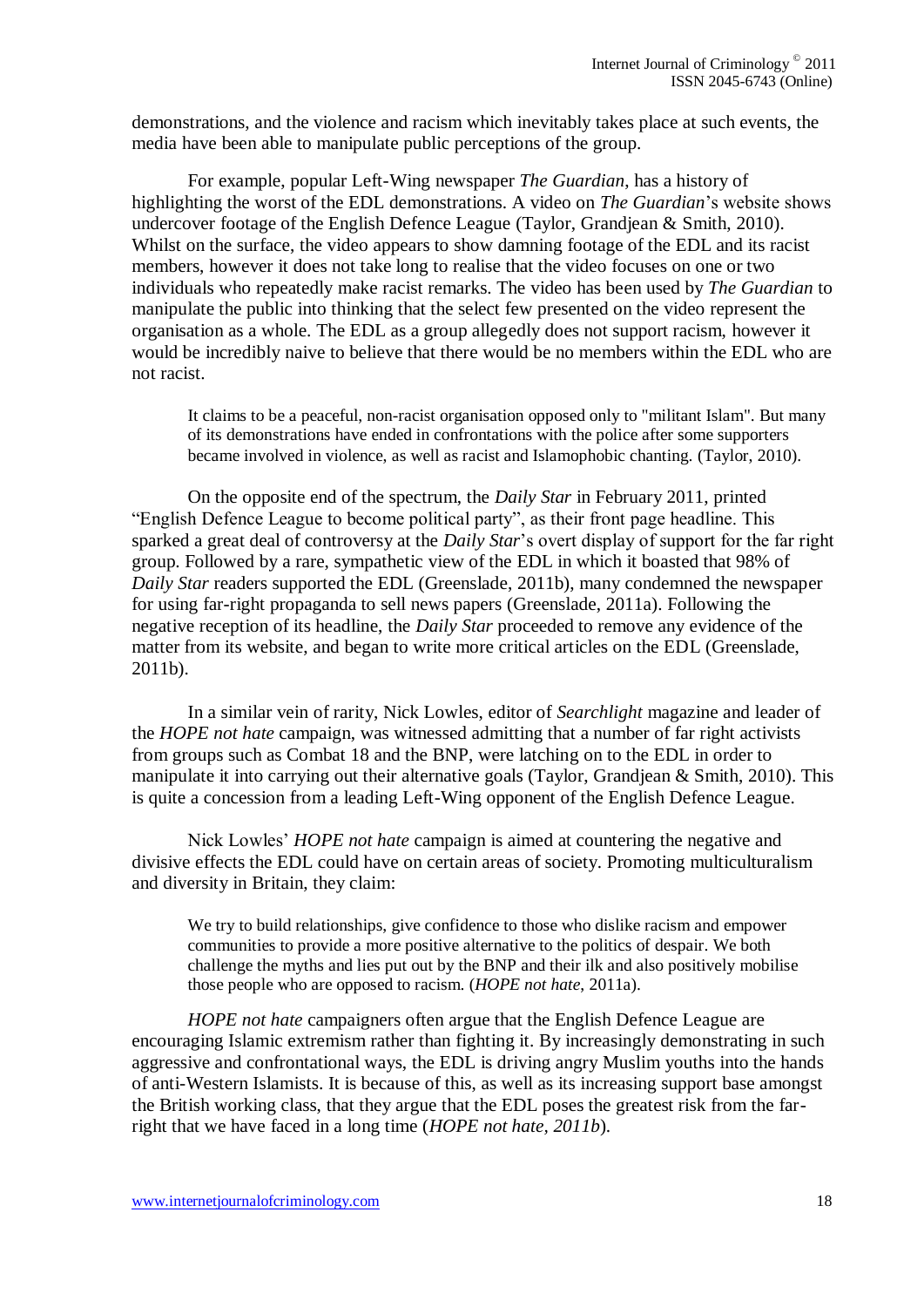It is a threat that is potentially far more significant than anything we have seen in Britain for a very long time because it is just one manifestation of a much bigger cultural and political battle against Muslims. (*HOPE not hate*, 2011b).

Support from the Left has made this "cultural and political battle against Muslims" all the more difficult. Not only does the English Defence League face resistance from the Muslim community but also its own. The power of media reporting such as that carried out by *The Guardian* and the *Daily Star* have the power to swing favour with the public either for or against groups like the English Defence League. It could be strongly argued that media reporting surrounding the EDL so far has contained a decidedly negative perception of the EDL and this has inevitably trickled down to the general public. Despite this however, great swathes of the British population sympathise with the policies of the English Defence League. Perhaps if the media were less biased in their reporting, the EDL would gain support amongst those sections of the population which have been mislead by the media. Alternatively, people may still disagree with the EDL and the change in reporting would have little or no effect on EDL support.

The only indication we have of this is the *Daily Star*"s headline in February 2011, and its claim of 98% of its readers being in support of the English Defence League. However this cannot be taken as hard evidence. Realistically only 98% of *respondents* to the poll would be in support. Not all readers are likely to answer the poll, with it being likely that those in support of the EDL would wish to show their support by defending them in a poll in a popular newspaper. Therefore, supporters would comprise a disproportionate number, compared to non-supporters, who would even contemplate answering the poll in the first place. So it is no surprise that such a result occurred. Perhaps the greatest indicator of populist support for the EDL would be the tone of reporting itself. When the overall perception of the EDL in the media improves, then we will know that the public have become much more sympathetic to their cause. Not only can the media influence the people, but the people can influence the media through sales. However this is undoubtedly much more difficult.

#### *Conclusion*

To summarise, the English Defence League has been branded racist, fascist and extremist. Yet are these labels legitimate or merely a propaganda tool adopted by the media and those on the political Left? This paper has set out to address these issues and shed some light on the matter. The hypothesis that this paper aims to prove is that although these labels are used to describe the EDL, they do in fact have an increasingly large support base. Therefore can the English Defence League truly be called 'extremist', or is it more appropriate to call them "populist"?

In a society where Islam is rapidly becoming a major religion, unemployment at record levels, and newspapers showing stories of immigrants allegedly taking England"s welfare system for granted; it is no surprise that groups such as the EDL should exist and receive a great deal of support. Some sections of the British population are angry and resentful at what is happening to their country. This, it can be argued, is reflected in the growing support for the United Kingdom Independence Party (UKIP). An increasing level of national pride is manifesting itself in the disagreement of having the European Parliament making laws for Britain.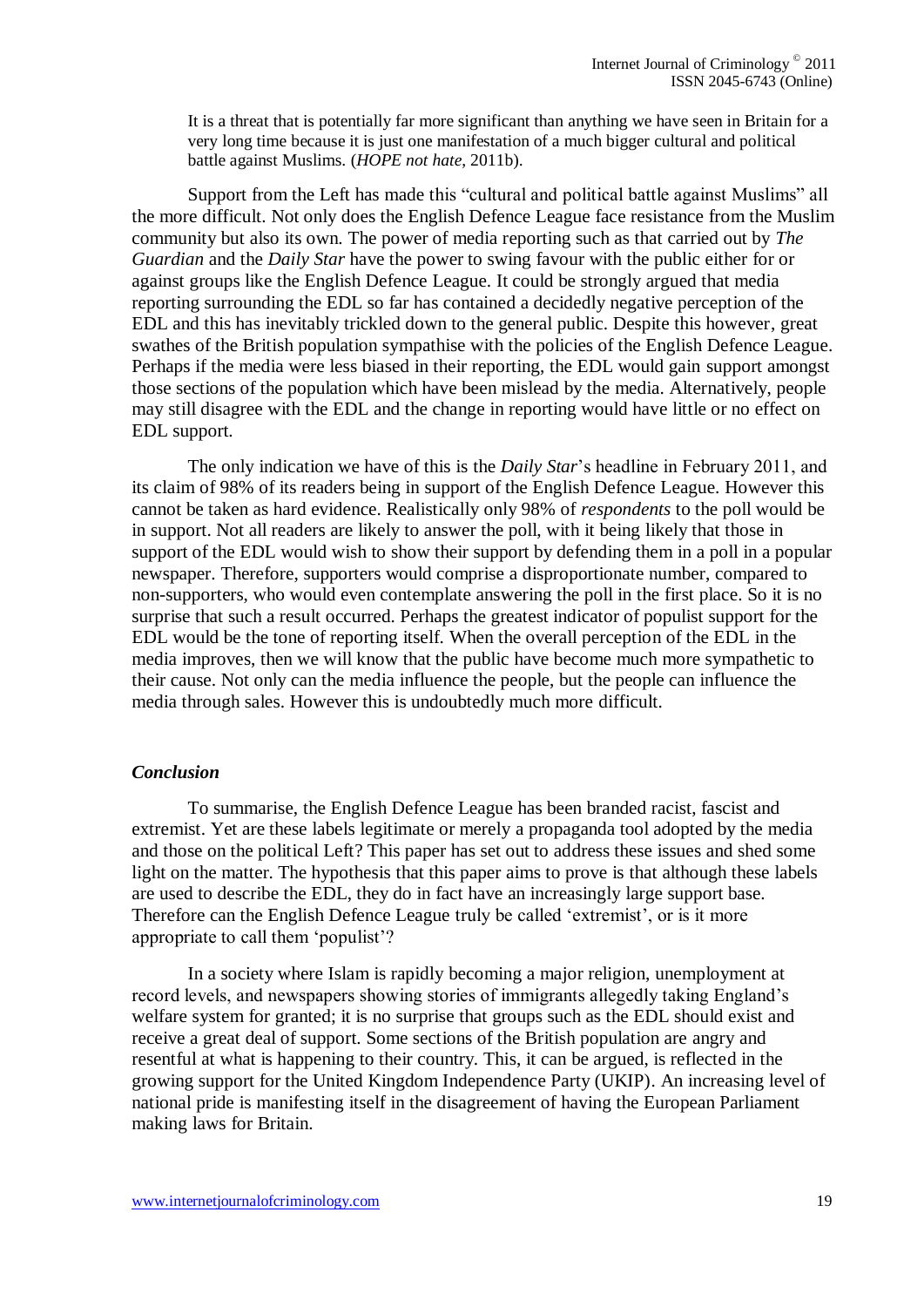The English Defence League also promises to defend British culture. Thousands of protestors at EDL marches, 73,000 people on Facebook, and 98% of *Daily Star* respondents recognise this. The English Defence League is steadily gaining support as they protest their way across the country. Unless the government takes more decisive action in tackling the issues of immigration and British culture then people will flock to Right-Wing groups such as the English Defence League who are prepared to take that action.

Therefore, to conclude, it is proposed here, that due to the support received by the English Defence League, they can no longer be considered an extremist organisation. They can be applied to only two of the three pillars of extremism outlined by Mudde (2000). Although they do seem to fit with the Orientalist model of Islamophobia, what can be deduced is that the English Defence League have done their research, and harbour a legitimate political grievance of which they aim to raise awareness through protests. They also show signs of a populist movement such as those outlined by PublicEye.org (2011). It can therefore be argued that the EDL"s two years of existence have slowly seen a change in public perception and support, with the English Defence League currently transitioning towards being regarded as a populist movement, and away from the labels of extremism, racism and fascism. Upon having reached this conclusion, it is important to note that the morality of a movement such as the English Defence League is not debated here. Whether supporting such an organisation is right or wrong, or what effects the EDL will have on British multicultural society, is an area for further study in the future. What has been discovered here is that the English Defence League is growing in popularity. Something that the government, the public, and the press can no longer choose to ignore.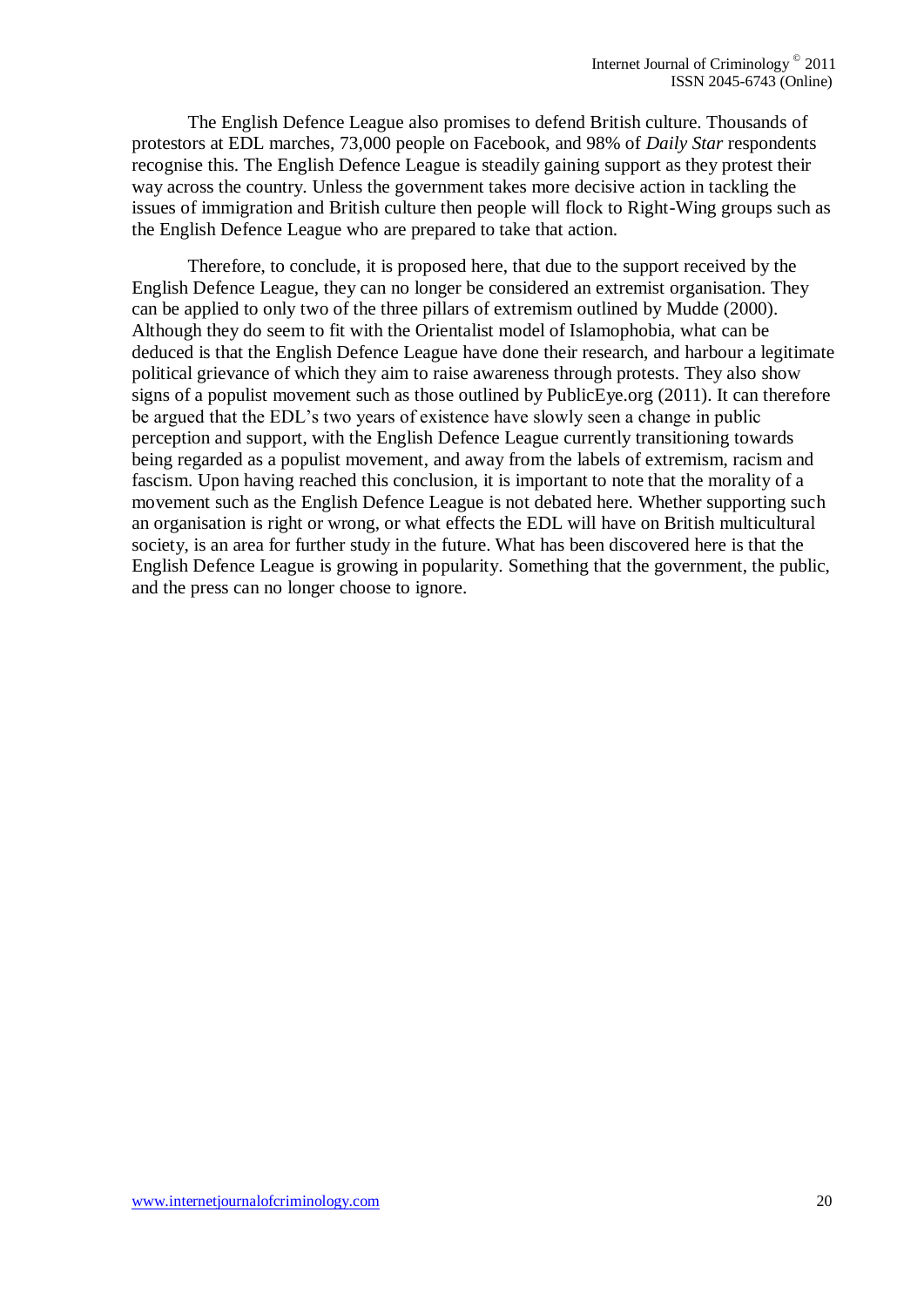# **Bibliography**

# **Books**

Adams, I. (1993). *Political Ideology Today.* New York: Manchester University Press.

Allen, C. (2010). *Islamophobia.* England: Ashgate Publishing Limited.

Betz, H.G. (1994). *Radical Right-Wing Populism in Western Europe.* London: The Macmillan Press Ltd.

Chakraborti, N. & Garland, J. (2009). *Hate Crime: Impact, Causes and Responses.* London: SAGE Publications Ltd.

Eatwell, R. & Goodwin, M.J. (2010). *The New Extremism in 21st Century Britain.* Oxon: Routledge.

Hainsworth, P. Ed. (2000). *The Politics of the Extreme Right: From the Margins to the Mainstream.* New York: A Continuum Imprint.

Hall, N. (2005). *Hate Crime.* Devon: Willan Publishing.

Hewitt, S. (2008). *The British War on Terror: Terrorism and Counter-Terrorism on the Home Front Since 9/11.* New York: Continuum.

## **Journals**

Perryman, M. (2009). "The Patriot"s Game". *Soundings.* No.43, 2009, pp.35-46.

#### **Websites**

Mail Online. (2009). "*Anti-fascists clash with right-wing protestors in Birmingham'.* [Online]. Available from: [http://www.dailymail.co.uk/news/article-1211414/Anti-fascists-clash-right](http://www.dailymail.co.uk/news/article-1211414/Anti-fascists-clash-right-wing-protesters-Birmingham.html)[wing-protesters-Birmingham.html](http://www.dailymail.co.uk/news/article-1211414/Anti-fascists-clash-right-wing-protesters-Birmingham.html) [Accessed: 2nd February 2011].

BBC iPlayer. (2011). "*Newsnight: 1/2/2011'*. [Online]. Available from: http://www.bbc.co.uk/iplayer/episode/b00y9xyy/Newsnight\_01\_02\_2011/ [Accessed: 5<sup>th</sup>] February 2011].

BBC News. (2010). "*Nine arrested over rival protests in Dudley'.* [Online]. Available from: [http://news.bbc.co.uk/1/hi/england/west\\_midlands/8601520.stm](http://news.bbc.co.uk/1/hi/england/west_midlands/8601520.stm) [Accessed: 2nd February 2011].

Beckford, M. (2010). "*The Stockholm Bomber and the Problem With Luton – Telegraph'*. [Online]. Available from: [http://www.telegraph.co.uk/news/uknews/terrorism-in-the](http://www.telegraph.co.uk/news/uknews/terrorism-in-the-uk/8199838/The-Stockholm-bomber-and-the-problem-with-Luton.html)[uk/8199838/The-Stockholm-bomber-and-the-problem-with-Luton.html](http://www.telegraph.co.uk/news/uknews/terrorism-in-the-uk/8199838/The-Stockholm-bomber-and-the-problem-with-Luton.html) [Accessed: 2nd February 2011].

Cambridge Dictionary Online. (2011). "*Definition of populism noun from Cambridge Dictionary Online: Free Cambridge Dictionary'.* [Online]. Available from: <http://dictionary.cambridge.org/dictionary/british/populism> [Accessed: 1st March 2011].

EDL. (2010). "*The Forum'.* [Online]. Available from: http://s1.zetaboards.com/EDL\_The\_Forum/index/ [Accessed: 14<sup>th</sup> December 2010].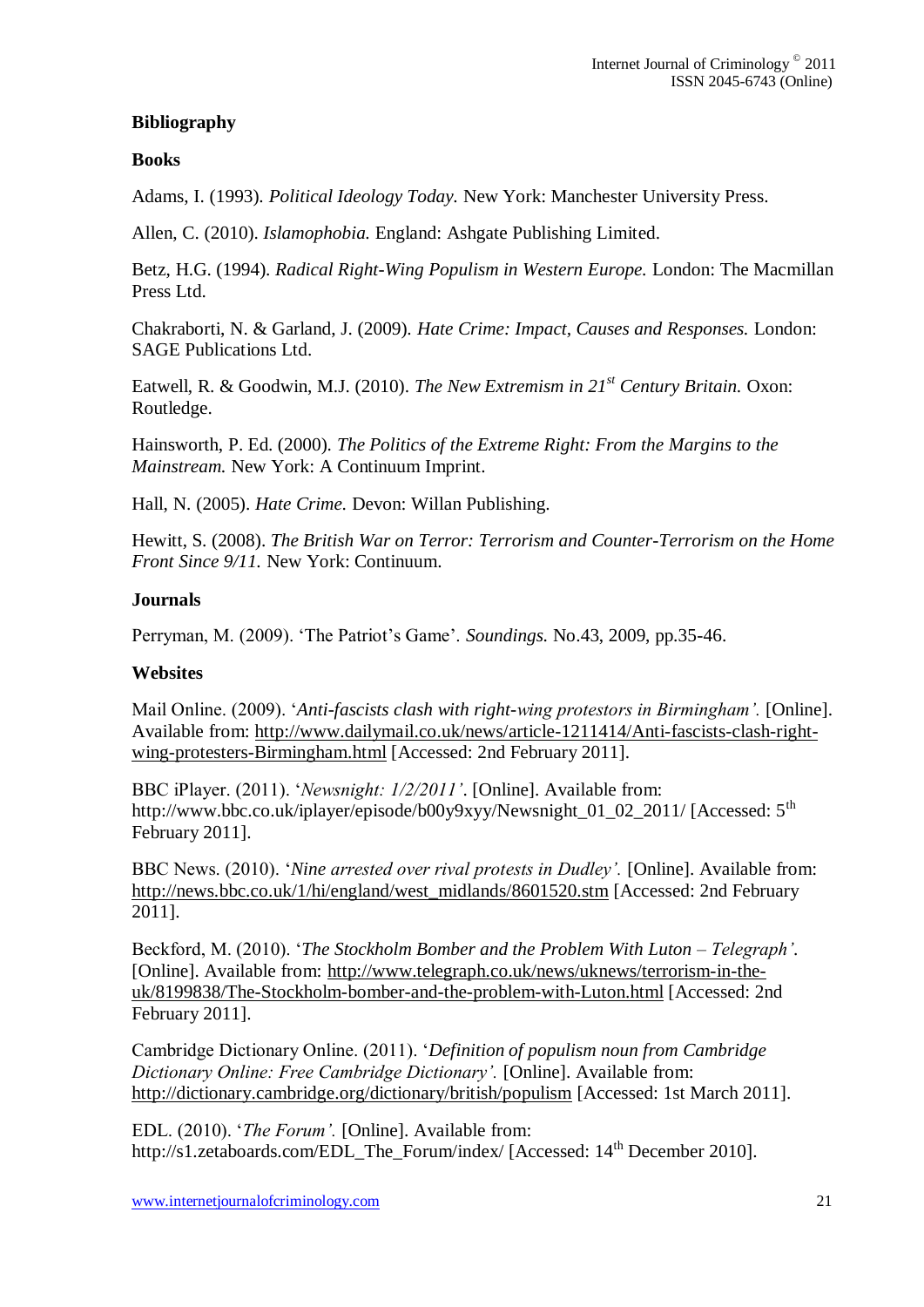Facebook. (2009). "*English Defence League (EDL)'*. [Online]. Available from: <http://www.facebook.com/?ref=hp#!/English.Defence.League.EDL> [Accessed: 5th February 2011].

English Defence League News. (2011). "*EDL Latest News'.* [Online]. Available from: http://www.englishdefenceleague.org/ [Accessed: 26<sup>th</sup> January 2011].

*European Monitoring Centre for Racism and Xenophobia.* (1997). [Online]. Available from: [http://europa.eu/legislation\\_summaries/other/c10411\\_en.htm](http://europa.eu/legislation_summaries/other/c10411_en.htm) [Accessed: 21st February, 2011].

*FAIR. (2001). 'Promoting a Multi-faith, Multi-ethnic Britain'.* [Online]. Available from: http://www.fairuk.org/ [Accessed:  $21<sup>st</sup>$  February, 2011].

Greenslade, R. (2011a). "*Daily Star champions the English Defence League |Media| guardian.co.uk'*. [Online]. Available from: [http://www.guardian.co.uk/media/greenslade/2011/feb/10/dailystar-english-defence](http://www.guardian.co.uk/media/greenslade/2011/feb/10/dailystar-english-defence-league?INTCMP=SRCH)[league?INTCMP=SRCH](http://www.guardian.co.uk/media/greenslade/2011/feb/10/dailystar-english-defence-league?INTCMP=SRCH) [Accessed: 18<sup>th</sup> April 2011].

Greenslade, R. (2011b). "*Daily Star no longer backing the English Defence League |Media| guardian.co.uk'.* [Online]. Available from: [http://www.guardian.co.uk/media/greenslade/2011/feb/18/dailystar-english-defence](http://www.guardian.co.uk/media/greenslade/2011/feb/18/dailystar-english-defence-league?INTCMP=SRCH)[league?INTCMP=SRCH](http://www.guardian.co.uk/media/greenslade/2011/feb/18/dailystar-english-defence-league?INTCMP=SRCH) [Accessed:  $18<sup>th</sup>$  April 2011].

HOPE not hate (2011a)*. 'What is the HOPE not hate campaign?'* [Online]. Available from: <http://www.hopenothate.org.uk/about-us/> [Accessed: 18<sup>th April 2011]</sup>.

HOPE not hate. (2011b). *'The English Defence League | Facing the EDL threat.'* [Online]. Available from:<http://www.hopenothate.org.uk/hate-groups/edl/facing-edl-threat> [Accessed: 18th April 2011].

Telegraph. (2006). "*No decorations please, it might cause offence'*. [Online]. Available from: [http://www.telegraph.co.uk/news/uknews/1536155/No-decorations-please-it-might-cause](http://www.telegraph.co.uk/news/uknews/1536155/No-decorations-please-it-might-cause-offence.html)[offence.html](http://www.telegraph.co.uk/news/uknews/1536155/No-decorations-please-it-might-cause-offence.html) [Accessed: 28th January 2011].

Percival, J. (2009). "*Two Arrested After Protest at Soldiers' Homecoming Parade in Luton |UK News| '*guardian.co.uk". [Online]. Available from: <http://www.guardian.co.uk/uk/2009/mar/10/two-arrested-army-protest-luton> [Accessed: 28th January 2011].

PublicEye.org. (2011). "*The Website of Political Research Associates'.* [Online]. Available from:<http://www.publiceye.org/tooclose/populism.html> [Accessed: 1st March 2011].

Telegraph. (2010). "*Riot police tackle missiles at English Defence League protest in Bradford'.* [Online]. Available from: [http://www.telegraph.co.uk/news/uknews/immigration/7969467/Riot-police-tackle-missiles](http://www.telegraph.co.uk/news/uknews/immigration/7969467/Riot-police-tackle-missiles-at-English-Defence-League-protest-in-Bradford.html)[at-English-Defence-League-protest-in-Bradford.html](http://www.telegraph.co.uk/news/uknews/immigration/7969467/Riot-police-tackle-missiles-at-English-Defence-League-protest-in-Bradford.html) [Accessed: 2nd February 2011].

Taylor, M. (2010). "*English Defence League march in Leicester banned |UK News | guardian.co.uk'.* [Online]. Available from: [http://www.guardian.co.uk/uk/2010/oct/04/english-defence-league-march](http://www.guardian.co.uk/uk/2010/oct/04/english-defence-league-march-banned?INTCMP=SRCH)[banned?INTCMP=SRCH](http://www.guardian.co.uk/uk/2010/oct/04/english-defence-league-march-banned?INTCMP=SRCH) [Accessed: 18<sup>th</sup> April 2011].